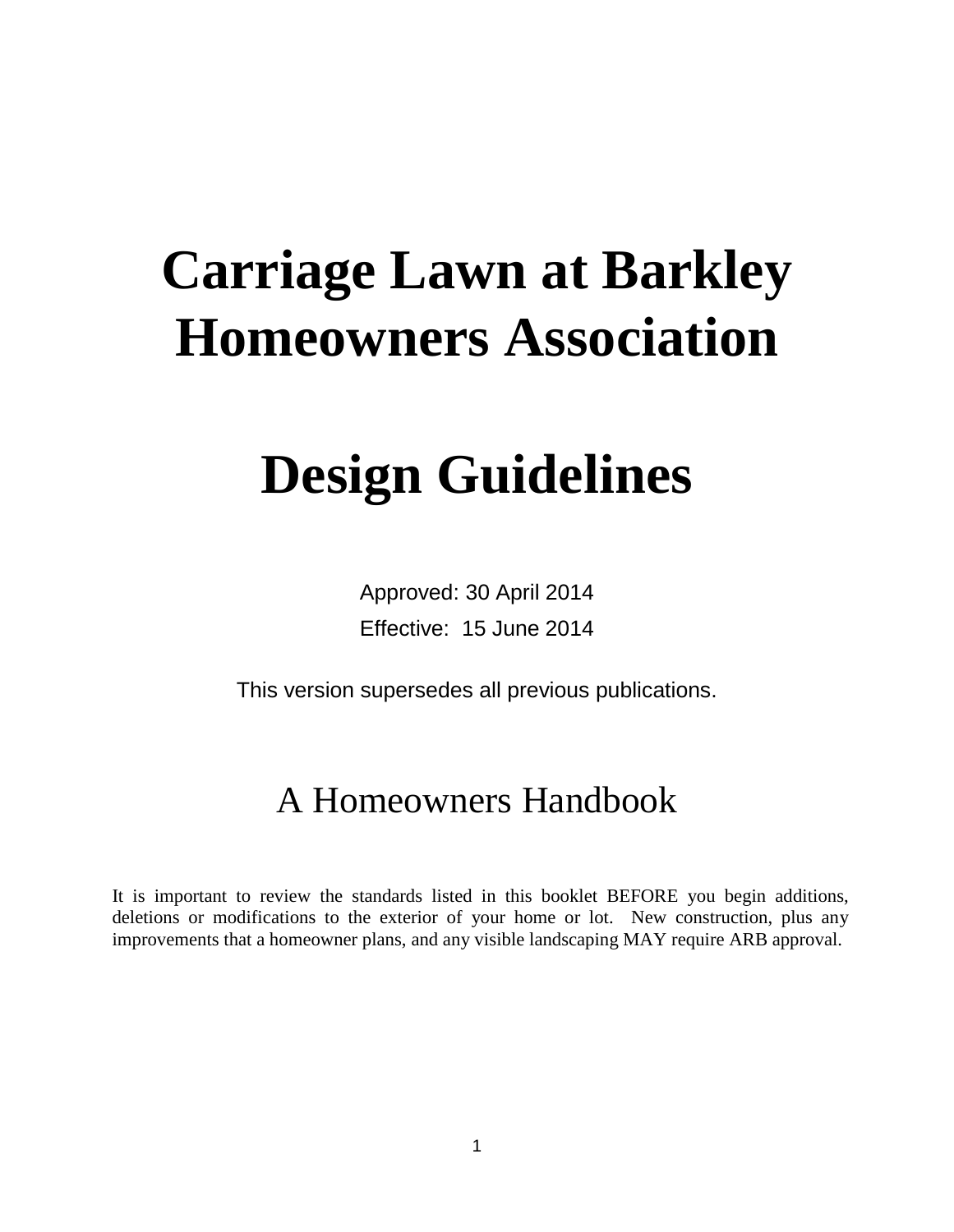## **Table of Contents**

<span id="page-1-0"></span>

| I.          |                                                                                |  |
|-------------|--------------------------------------------------------------------------------|--|
| ΙΙ.         |                                                                                |  |
| III.        |                                                                                |  |
| IV.         | Alterations Requiring Review and Approval by the Architectural Review Board  5 |  |
| V.          |                                                                                |  |
| А.          |                                                                                |  |
| В.          |                                                                                |  |
| C.          |                                                                                |  |
| D.          |                                                                                |  |
| VI.         |                                                                                |  |
| VII.        |                                                                                |  |
| VIII.       |                                                                                |  |
| А.          |                                                                                |  |
| Β.          |                                                                                |  |
| $C_{\cdot}$ |                                                                                |  |
| D.          |                                                                                |  |
| Е.          |                                                                                |  |
| F.          |                                                                                |  |
| G.          |                                                                                |  |
| Н.          |                                                                                |  |
| I.          |                                                                                |  |
| J.          |                                                                                |  |
|             |                                                                                |  |
| L.          |                                                                                |  |
| М.          |                                                                                |  |
| N.          |                                                                                |  |
| O.          |                                                                                |  |
| Ρ.          |                                                                                |  |
| Q.          |                                                                                |  |
| R.          |                                                                                |  |
| S.          |                                                                                |  |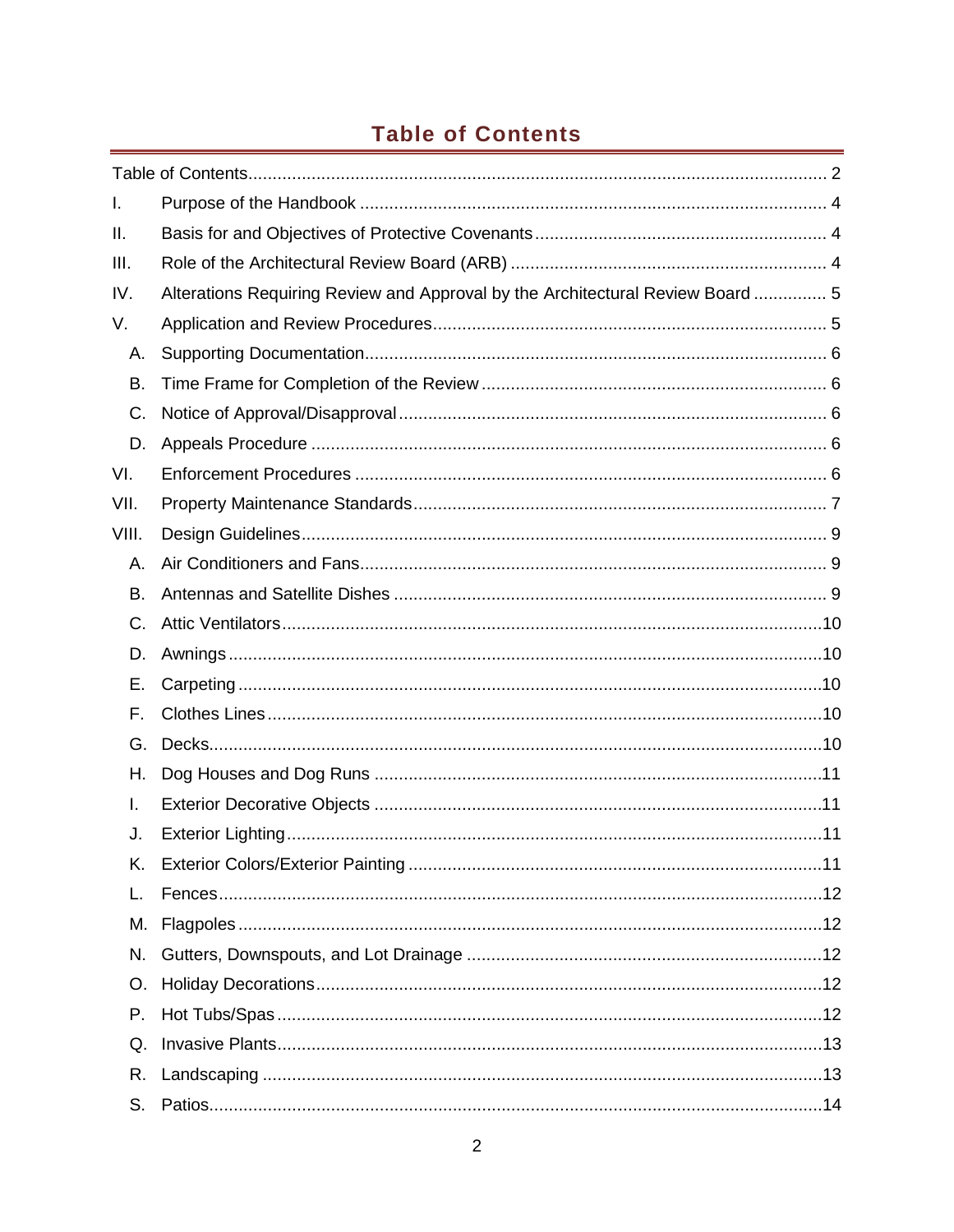| U. |  |
|----|--|
|    |  |
|    |  |
|    |  |
| Y. |  |
| Z. |  |
|    |  |
|    |  |
|    |  |
|    |  |
|    |  |
|    |  |
|    |  |
|    |  |
|    |  |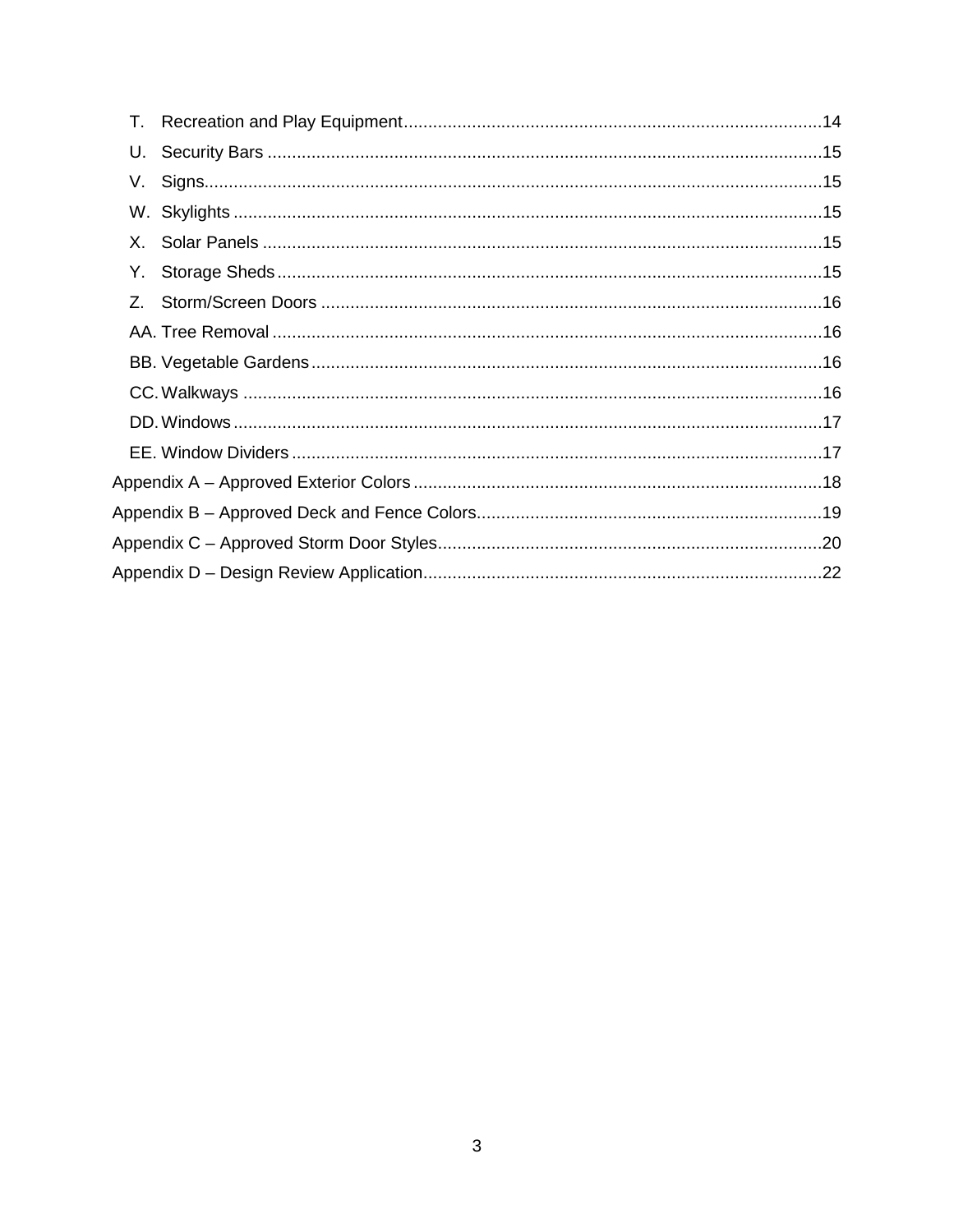## <span id="page-3-0"></span>I. **Purpose of the Handbook**

The primary purpose of this handbook is to familiarize homeowners at Carriage Lawn at Barkley with the objectives, scope and application of design standards and guidelines which are intended and will be employed to maintain the aesthetic appearance and environmental quality of the Carriage Lawn community.

The handbook enumerates specific design standards and guidelines which have been adopted by the Board of Directors of the Carriage Lawn at Barkley Homeowners Association. It also explains the application and review process which must be adhered to by homeowners seeking approval for any exterior modifications or changes to their homes or lots which are subject to approval by the Association.

This handbook will serve as a valuable reference source and will assist homeowners in preparing acceptable applications for review by the Association's Architectural Review Board. All homeowners are encouraged to familiarize themselves with its contents and to retain the handbook for future use.

## <span id="page-3-1"></span>II. **Basis for and Objectives of Protective Covenants**

The legal documents for the Carriage Lawn at Barkley Homeowners Association contain covenants, including those pertaining to design standards. Legally, these covenants are a part of the deed for each home and are binding upon all initial homeowners and their successors in ownership, irrespective of whether or not these owners are familiar with such covenants.

The primary purpose of design covenants is to maintain environmental and architectural design standards for the entire community. The promulgation and enforcement of design standards is intended to achieve the following objectives:

- Maintain consistency with the overall design concept for the community
- Promote harmonious architectural and environmental design qualities and features
- Promote and enhance the visual and aesthetic appearance of the community

The enforcement of design standards not only enhances the physical appearance of a community but protects and preserves property values. Homeowners, who reside in association communities which enforce design covenants, are protected from actions of neighbors which can detract from the physical appearance of the community and, in some cases, diminish property values. In fact, surveys of homeowners living in association communities consistently reveal that this was an important consideration in their decision to purchase a home.

## <span id="page-3-2"></span>III. **Role of the Architectural Review Board (ARB)**

All homeowners at Carriage Lawn are automatically members of the Carriage Lawn at Barkley Homeowners Association. The Association is a non-stock corporation which owns and is responsible for the upkeep and maintenance of all common properties within the community.

The Association is also responsible for the administration and enforcement of all covenants which are applicable to property owners, including design standards and restrictions. The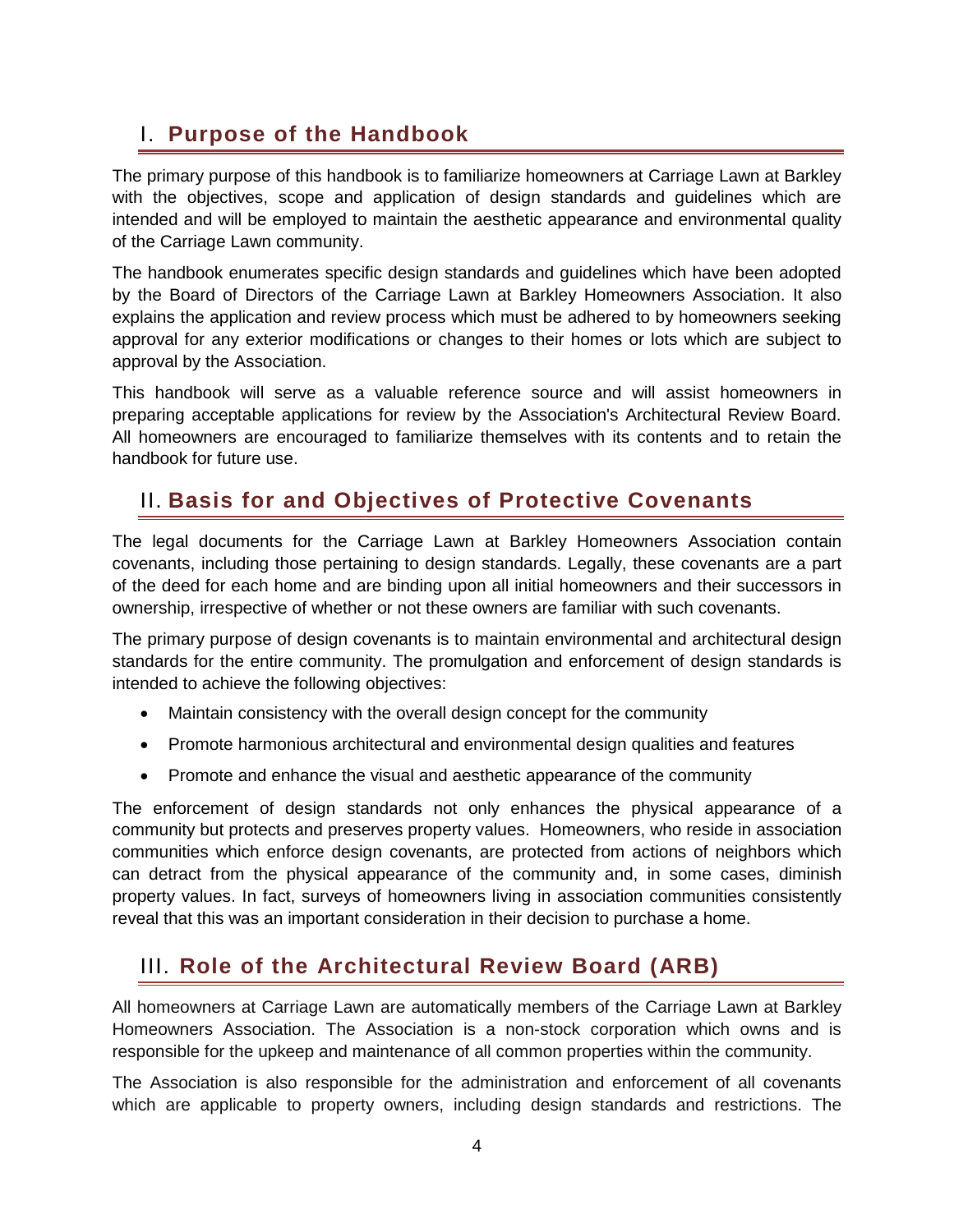Declaration of Covenants, Conditions and Restrictions for the Association (Article III, Section 4) provides that responsibility for the enforcement of design standards shall be exercised through an Architectural Review Board (ARB), the members of which shall be appointed by the Board of Directors of the Carriage Lawn at Barkley Homeowners Association. The ARB is to consist of three or more persons.

The ARB shall be responsible for enforcing the Association's Design Guidelines with respect to exterior modifications to homes and lots proposed by lot owners, other than the declarant or a participating builder. The ARB shall review and approve (or disapprove) applications submitted by lot owners for visible exterior additions, alterations or modifications to a home or lot. The review process shall be governed by the Design Guidelines promulgated by the Association's Board of Directors.

As part of its responsibilities, the ARB will make recommendations to the Board of Directors with respect to the modification of the Design Guidelines initially approved by the Board. The ARB will also be responsible for reviewing possible violations of the Association's Design Guidelines.

## <span id="page-4-0"></span>IV. **Alterations Requiring Review and Approval by the Architectural Review Board**

Essentially, all changes, permanent or temporary, to the exterior appearance of a building or lot are subject to review and approval by the ARB. The review process is not limited to major additions or alterations, such as adding a room, deck, or patio. It includes such minor items as changes in color and materials. Approval is also required when an existing item is to be removed.

There are a number of exceptions to this otherwise inclusive review requirement.

- Building exteriors may be repainted or re-stained provided that there is no color change from the original. Similarly, exterior building components may be repaired or replaced so long as there is no change in the type of material and color. Appendix A provides the approved Duron exterior colors used in our community.
- Minor landscape improvements will also not require an application. This includes foundation plantings, or single specimen plantings. In general, landscape improvements of a small scale which do not materially alter the appearance of the lot, involve a change in topography or grade, and which are not of sufficient scale to constitute a natural structure, will be exempt from the design review process.

If there is any doubt as to whether or not a proposed exterior change is exempt from design review and approval, homeowners should first seek clarification from the ARB before proceeding with the improvement.

## <span id="page-4-1"></span>V. **Application and Review Procedures**

All applications for proposed improvements must be submitted in writing using the application form authorized by the ARB. A copy of this form is included as an exhibit to this handbook. Incomplete applications will be returned to the applicant with a statement of deficiencies, which must be remedied in order to be considered for review.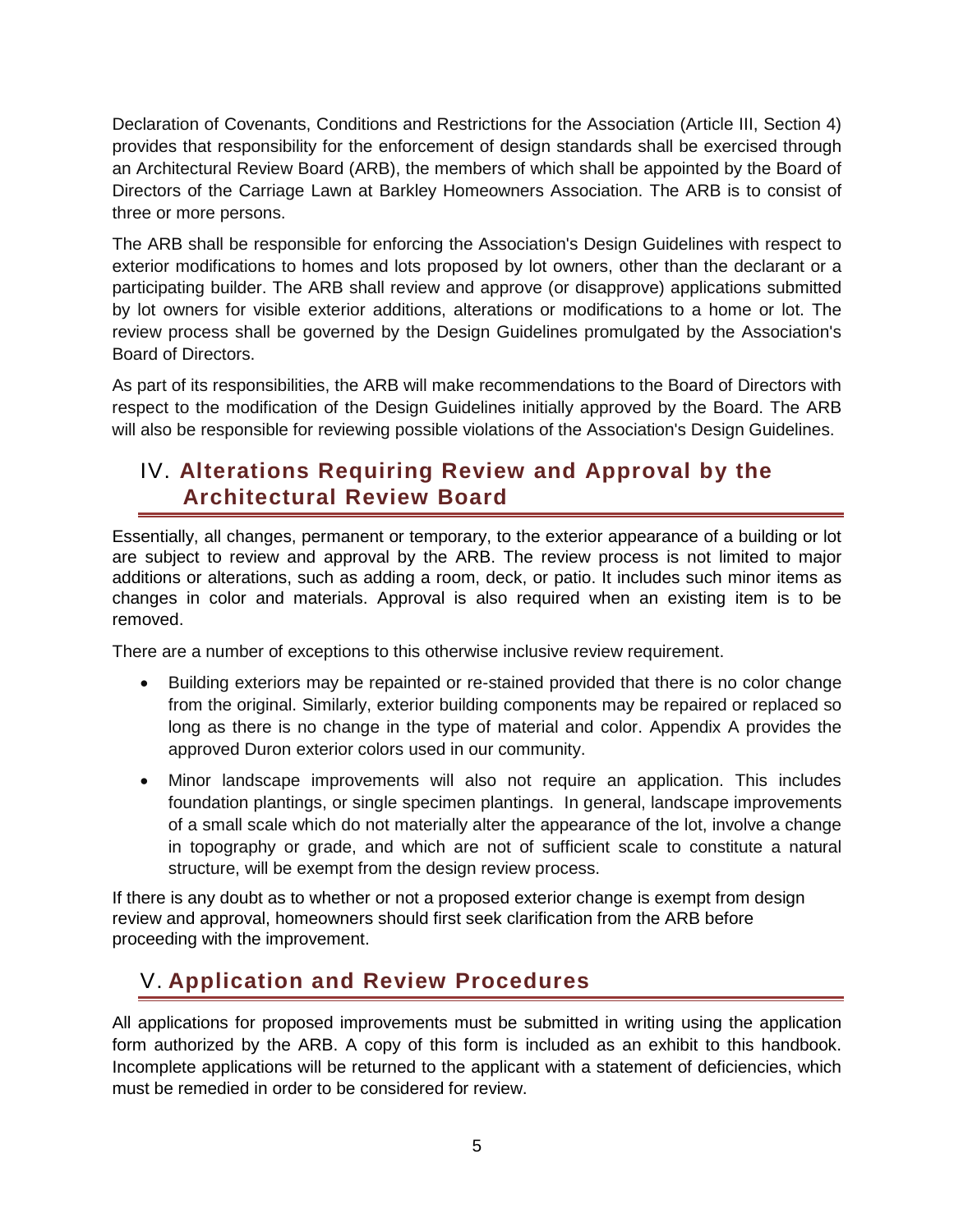Homeowners may submit applications by mail or e-mail to the addresses shown on the Design Review Applications, Appendix D. The most recent application form may also be downloaded from the Carriage Lawn at Barkley website [\(http://www.carriagelawn.org\)](http://www.carriagelawn.org/).

#### <span id="page-5-0"></span>A. Supporting Documentation

The application must include a complete and accurate description of the proposed improvements. In order to permit evaluation by the ARB, supporting exhibits will frequently be required, such as: a site plan showing the location and dimensions of the proposed improvement; architectural drawings or plans, as applicable; landscape plan; material and color samples, etc. The design guidelines and application form provide guidance with respect to the supporting documentation required for various types of improvements.

#### <span id="page-5-1"></span>B. Time Frame for Completion of the Review

The ARB is required to approve (or disapprove) any proposed improvement within forty-five (45) days after the receipt of a properly completed application. However, the forty-five (45) day review period will normally commence upon the receipt of a complete application form, including any required exhibits. It is therefore advisable for homeowners contemplating substantial improvements to first ensure that they are aware of all required supporting documentation prior to submitting a design review application.

#### <span id="page-5-2"></span>C. Notice of Approval/Disapproval

Homeowners who have submitted design review applications will be given written notice of the decision of the Architectural Review Board. In the event that the ARB does not act upon an application within forty-five (45) days, the application shall be deemed to be approved.

#### <span id="page-5-3"></span>D. Appeals Procedure

Homeowners who have submitted design review applications may appeal decisions of the ARB to the Board of Directors.

A homeowner may appeal a decision of the ARB by submitting a written request to the Board of Directors within ten (10) days after the date of an action by the ARB. This request should include any new or additional information which might clarify the requested change or demonstrate its acceptability. The Board may, at its discretion, conduct an informal hearing related to the appeal. The Board will respond in writing to an appeal within forty-five (45) days from the date of receipt of an appeal.

## <span id="page-5-4"></span>VI. **Enforcement Procedures**

The Declaration of Covenants and Bylaws of the Association empower the ARB and the Board of Directors to enforce compliance with the Association's Design Guidelines. The following enforcement procedures will be used to ensure compliance.

A. A violation may be observed and reported to the ARB by a member of the Review Board, the Board of Directors, the managing agent, or a homeowner. In the case of homeowners wishing to report a potential violation, written notification by mail or e-mail should be transmitted to the ARB, in care of the managing agent, to the address cited in Appendix D.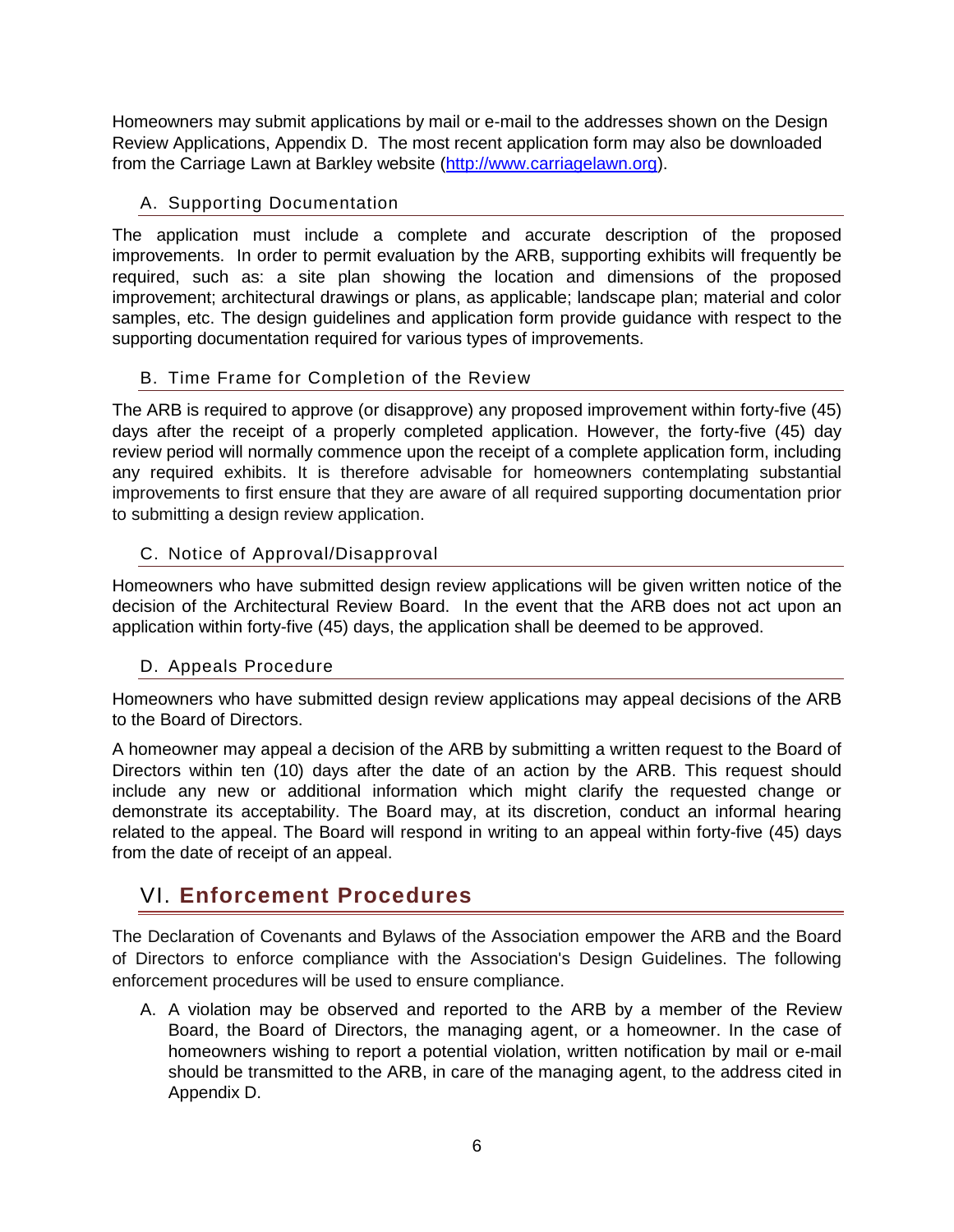- B. The alleged violation will be confirmed by a site visit by a member of the ARB, or the managing agent.
- C. The Managing Agent, on behalf of the ARB, will contact the resident in violation by letter advising them of the violation and requesting appropriate action to remedy the violation. Notice will be sent by certified mail where the violation is deemed to involve an immediate emergency or where such violation will become more severe with the passage of time.
- D. If the violation continues for fifteen (15) days after notification to the resident in violation (or if no substantial progress is made in curing the violation, where such remedy would require more than fifteen (15) days) a letter will be sent by certified mail to the resident in violation. This letter will provide notice that the violation must be remedied within fifteen (15) days from the date of mailing of the letter (or alternatively, that the resident in violation must submit to the ARB a written plan, including timing, for the abatement of the violation within a reasonable period of time, where such violation cannot be cured within the fifteen day (15) period).
- E. If the violation is not abated within fifteen (15) days from the date of mailing of the certified letter (or if progress is not being made to abate such violation in accordance with a plan agreed to by the resident in violation and the ARB) the Committee will send the resident in violation a certified mailing informing the resident of the time and place of a formal hearing by the Architectural Review Board, such hearing to be convened no sooner than fourteen (14) days from the date of the notice.
- F. As a result of this hearing, the ARB shall refer the violation to the Board of Directors for enforcement of the Association's Design Guidelines in accordance with the provisions of the Association's legal documents if, as a result of the hearing, the Review Board determines that the violation has either not been abated or that the resident is not making a good faith effort to abate the violation in a timely manner. The Board may enforce the Association's Design Guidelines by initiating legal proceedings at law or in equity and/or by assessing a charge against the member in violation of the Design Guidelines, any such charge to be levied in accordance with the provisions of Section 55-513B of the Virginia Property Owners' Association Act.
- G. The above procedures do not preclude the ARB or the Board of Directors from taking accelerated measures in the case of a violation which constitutes an emergency situation; provided that the resident in violation has been properly notified by certified mailing and that the action is consistent with the provisions of the Association's legal documents. Likewise, the ARB or the Board may establish shorter notification periods for the correction of violations of the Design Guidelines where the homeowner shall not be disadvantaged by a shorter notification period for compliance.

## <span id="page-6-0"></span>VII.**Property Maintenance Standards**

If an owner fails to maintain a lot in good order and repair and free of debris, as required by Article VI, Section 2 of the Declaration, the Board of Directors may elect to restore the lot at the owner's expense in accordance with this paragraph instead of, or in addition to, following the enforcement procedures referenced in Section VI above. All owners must maintain their lots in accordance with the general maintenance standards detailed below. In the event of noncompliance with maintenance standards, the Board of Directors may, after fifteen (15) days written notice to the owner (or such shorter notice period as determined by the Board, authorize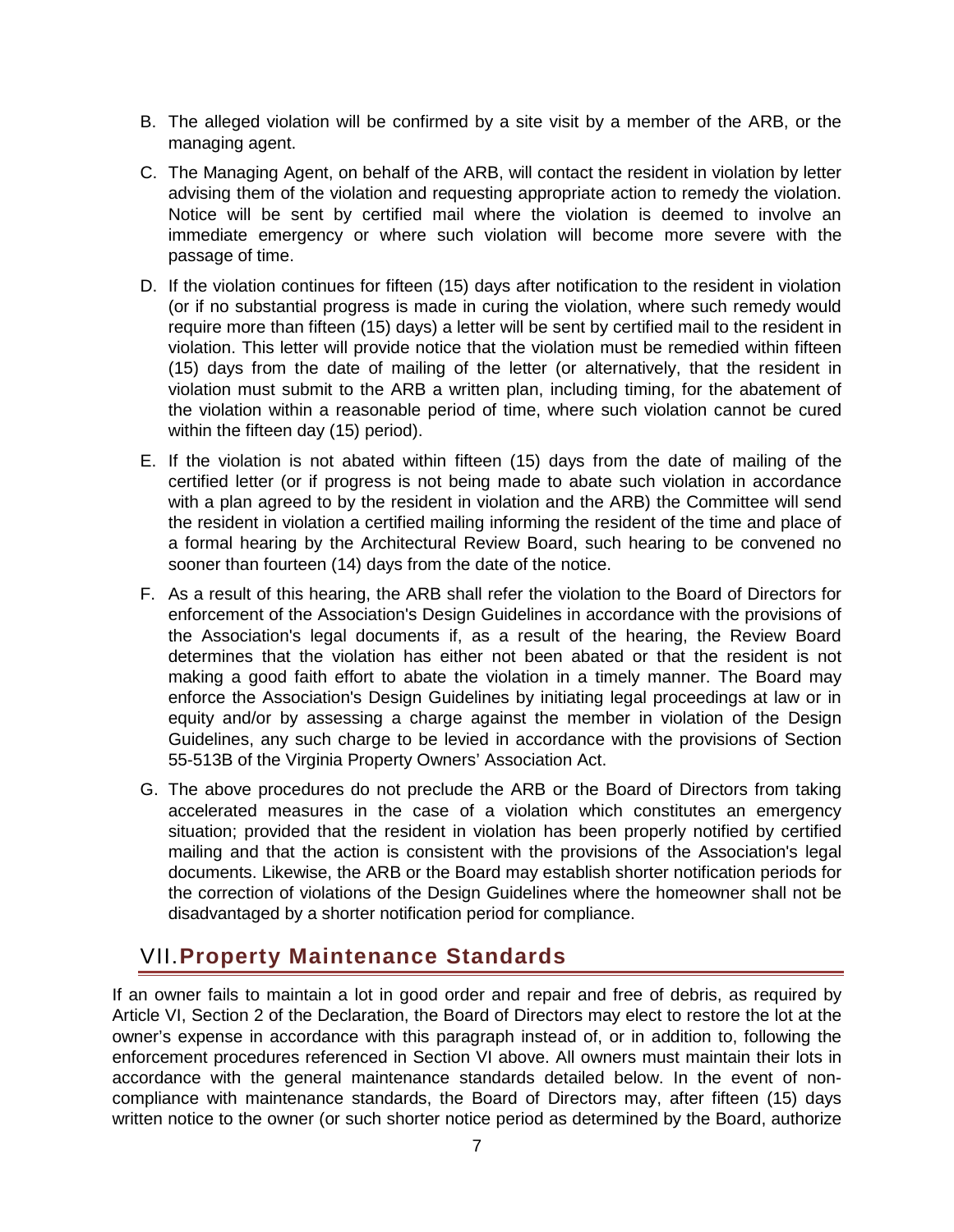the Association to enter upon the owner's lot and to perform any required maintenance or repair at the expense of the owner, provided that such authorization is approved by a two-thirds vote of the Board of Directors. All expenses incurred by the Association in this regard shall be assessed against the Owner as a "Restoration Assessment" as provided in the Declaration. In the case of persons who fail to mow their lawn or have trash or debris visibly stored on their lot, (other than neatly stored construction materials for an approved improvement of the lot or home) the notice period shall be ten (10) days.

Property Maintenance Standards

- A. All portions of a lot which are not improved by an impervious surface or a structure must be maintained with grass (or other vegetation installed by a builder or approved by the Architectural Review Board). No bare earth may be exposed on a lot (except for flower beds with appropriate approvals, as required).
- B. All turf areas on a lot must be kept neatly mowed as needed. Grass should not be permitted to exceed four (4) inches in height.
- C. Turf areas and other vegetation should be watered during dry periods. Any dead plants, shrubs or trees should be immediately removed.
- D. Turf areas should be kept as weed free as possible. At no time should weed cover exceed more than twenty-five percent (25%) of the total turfed area.
- E. No trash or debris may accumulate or be stored in a visible location on a lot. Construction materials required for the improvement of a home or lot should be neatly stored in as unobtrusive a location on the lot as possible when not in use.
- F. All hedges, trees and shrubs must be neatly trimmed and maintained and their size maintained in proportion to the lot and home through pruning. Plants must not be permitted to grow through fences and vines must be not be permitted to grow on exterior surfaces of homes and fences.
- G. The exterior of a home must be maintained in an attractive manner. Mildew, soot, rust and dirt must not be allowed to accumulate on the home, concrete surfaces, or driveway. No significant blistering or peeling of exterior painted surfaces (including, e.g., painted porches, steps and sidewalks) is permitted. Any exterior building components (i.e., siding, gutters and downspouts, roof shingles, windows and doors) which are missing, broken or otherwise in a state of disrepair must be repaired or replaced.
- H. All exterior lighting must be maintained in an operational condition. Driveway lampposts (if present) must be maintained to operate with automatic dusk to dawn illumination.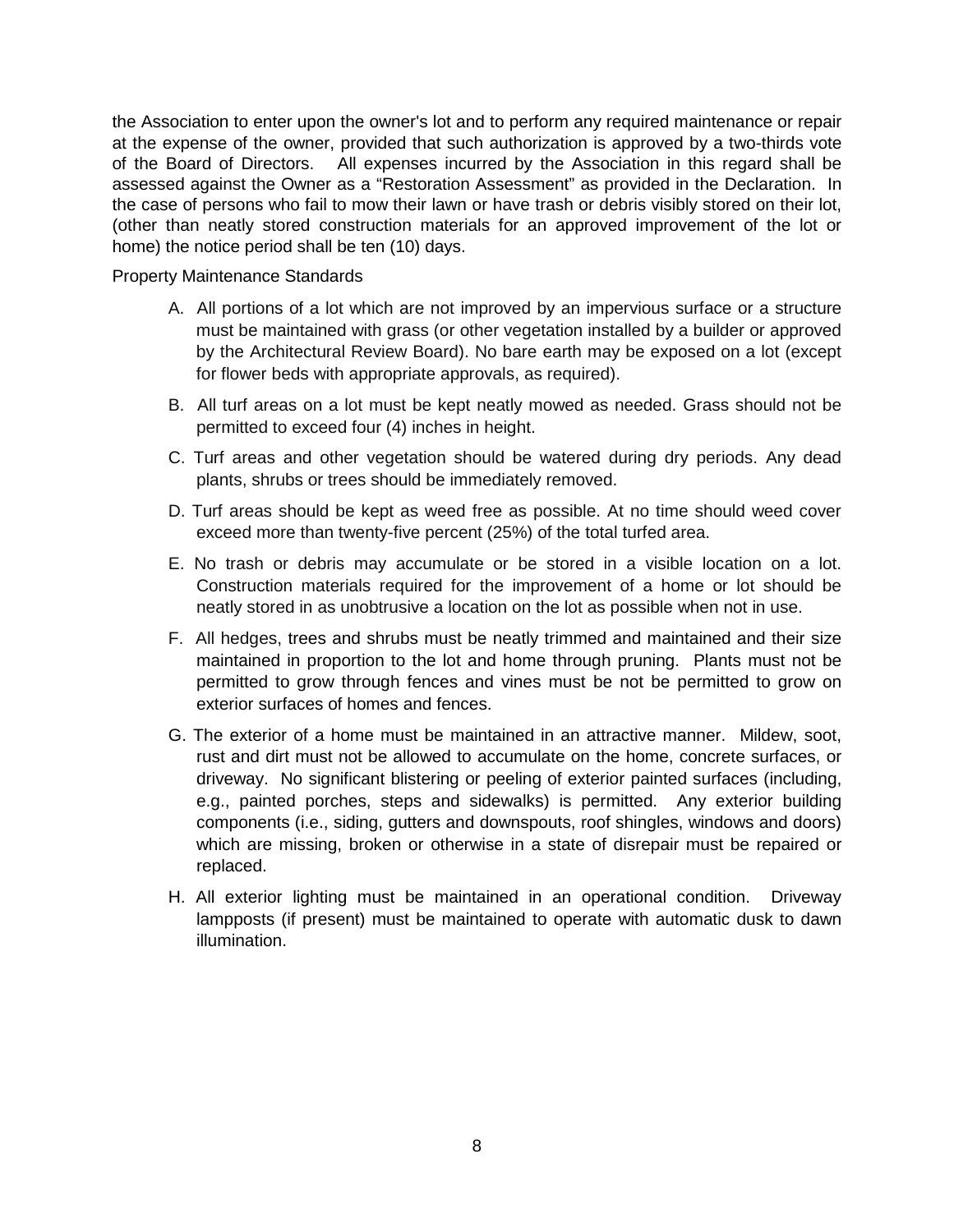## <span id="page-8-0"></span>VIII. **Design Guidelines**

<span id="page-8-1"></span>The specific Design Guidelines detailed below have been adopted by the Board of Directors.

#### A. Air Conditioners and Fans

Window air conditioners, window-mounted fans, and portable fans placed on window sills are prohibited. Exterior air conditioning units or heat pumps may be relocated or added if there is no adverse visual impact to adjoining properties. Such relocation or addition must be approved by the ARB.

#### <span id="page-8-2"></span>B. Antennas and Satellite Dishes

(1) Satellite dishes which are less than one meter (39 inches) in diameter designed to receive direct broadcast satellite service, including direct-to-home satellite service, or to receive or transmit fixed wireless signals via satellite, (2) TV antennas designed to receive local television broadcast signals, and (3) an antenna that is one meter or less in diameter or diagonal measurement and is designed to receive video programming services via broadband radio service (wireless cable) or to receive or transmit fixed wireless signals other than via satellite are permitted on lots and do not require an application, subject to the following guidelines:

1. Such devices may not be installed in the front yard or attached to the front facade of the home;

2. The device should be located so as to be as visually unobtrusive as possible, without impairing the reception of the broadcast signal. Examples of preferred locations include the following:

- a. Located in the rear yard and below the height of privacy fencing which fully encloses the rear yard;
- b. Located above the walking surface of a railed deck, with as much of the device as possible below the top of the deck railing;
- c. Located on the rear side of the roof ridge line, so as to have no, or minimum, visibility from the front of the home.
- d. Devices which are located at ground level or on the lower portion of the home should be screened with landscaping if the device would otherwise be visible from a street

3. Whenever possible, wiring must be neatly tucked inside trim work. At no time shall wiring be allowed to dangle freely from one section of the home to another.

These satellite dish and antenna rules shall not be interpreted or enforced in a manner that would violate federal regulations by (1) unreasonably delaying or preventing installation, maintenance or use of the listed dishes/antennas; (2) unreasonably increasing the cost of installation, maintenance or use of the listed dishes/antennas; or (3) precluding reception of an acceptable quality signal.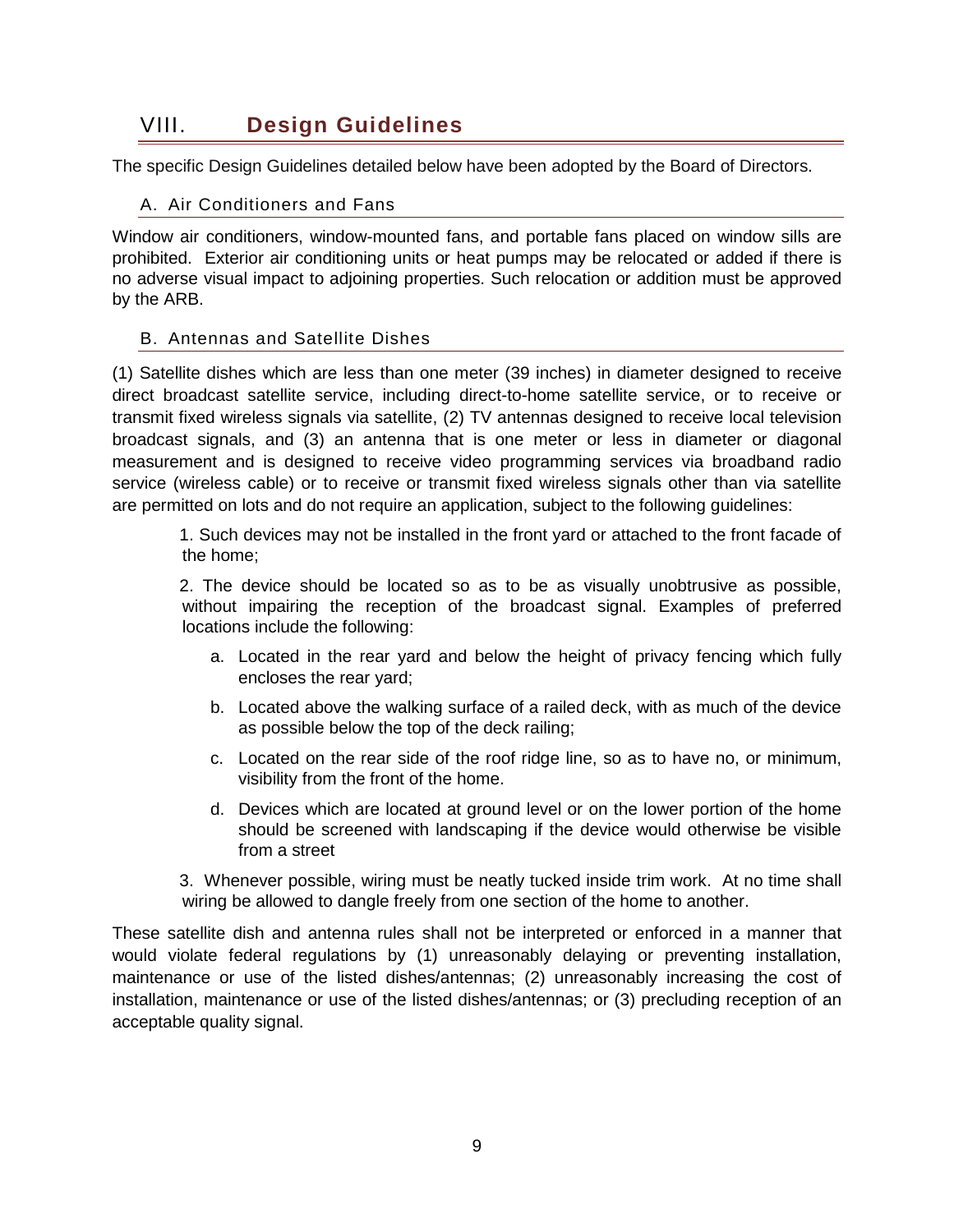#### <span id="page-9-0"></span>C. Attic Ventilators

Attic ventilators and turbines are permitted if painted to match the color of the roof (if roof mounted) or the color of the house siding or trim (if mounted on a gable end). Ventilators and turbines should be mounted on the least visible side of the ridge line so as to minimize their visibility and should not extend above the roof line.

#### <span id="page-9-1"></span>D. Awnings

Only retractable awnings may be approved by the ARB; fixed awnings or free standing structures are prohibited. In general, exterior awnings are discouraged unless demonstrated to be clearly compatible with the architectural design and qualities of the home. Awnings will be approved only if the proposed location is on the rear side of a dwelling unit. If approved, awnings must meet the following criteria:

- 1. They should be of a plain design without decorative features, such as fringe. Awning hoods are required to enhance the appearance of the retracted awning.
- 2. Solid colors which are compatible with the color scheme of the house should be used, rather than stripes or patterns.
- 3. They should be consistent with the visual scale of the house.
- 4. The color of awning hoods, pipe frames or structural supports should match or complement the trim or dominant color of the house and must be identified in the Design Application.

#### <span id="page-9-2"></span>E. Carpeting

The use of the indoor/outdoor carpeting and synthetic grass on exterior structural surfaces (i.e., front stoops, decks, patios) is prohibited.

#### <span id="page-9-3"></span>F. Clothes Lines

<span id="page-9-4"></span>Clothes lines or similar apparatus for the exterior drying of clothes are prohibited.

#### G. Decks

All decks must be approved by the ARB. Homeowners are advised to consider the following factors:

- 1. Location: Decks must be located entirely in rear yards.
- 2. Scale and Style: The scale of all decks shall be compatible with the scale of the house as sited on the lot. Decks, particularly elevated decks, should be of a scale and style which are compatible with the home to which attached, adjacent homes and the environmental surroundings.
- 3. Materials: Decks must be constructed of cedar, high-quality pressure treated wood (#2 southern yellow pine or better) or recycled wood or composite products, such as Trex®.
- 4. Color: Decks should be left in a natural condition to weather, treated with transparent (clear) water based or oil preservative, or stained with a natural, pine or cedar wood color, or one of the Board-approved colors listed in Appendix B. Painted decks are prohibited. Application documentation to stain a deck needs to include the color chip as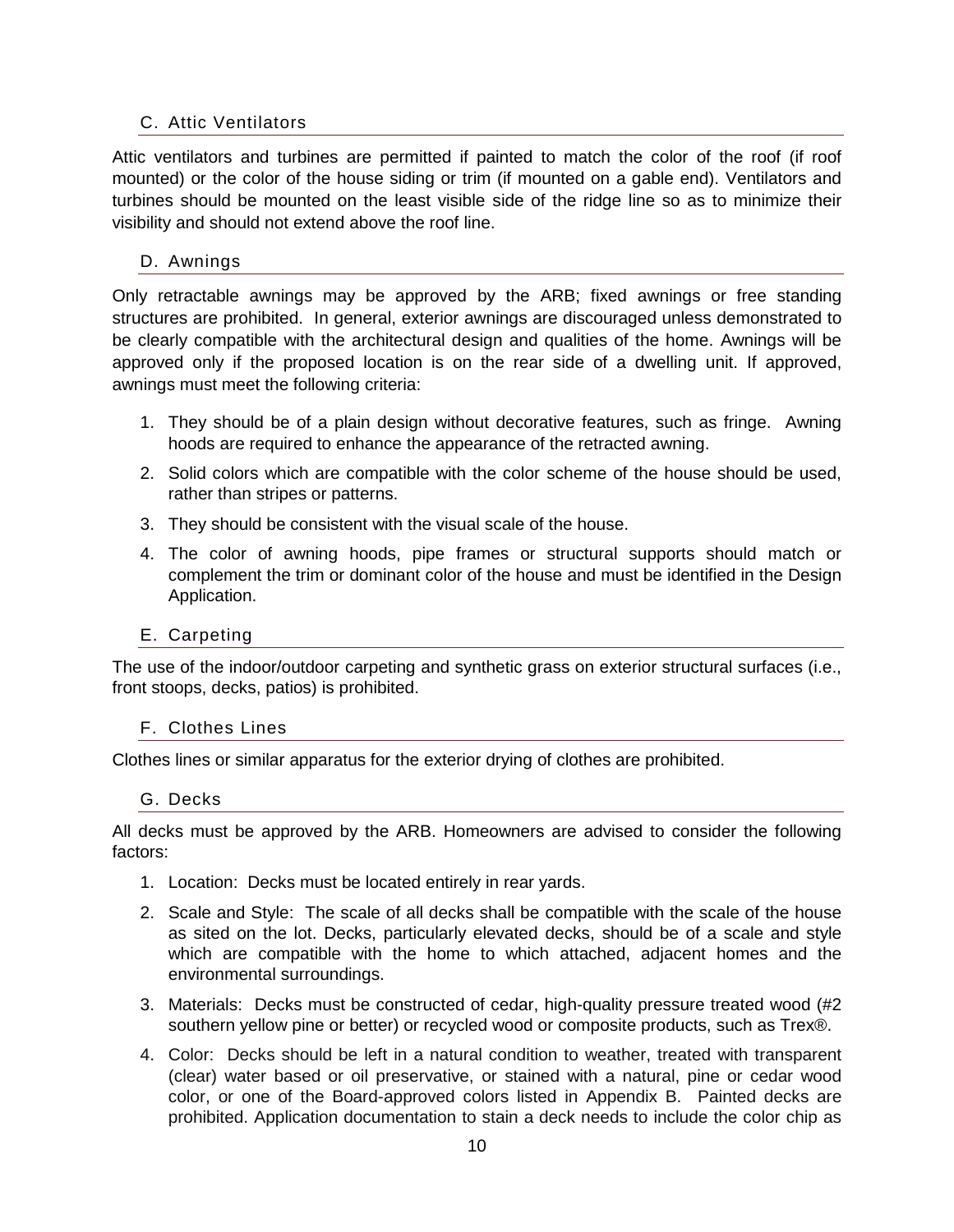an Exhibit to the Design Review Application. An application is not required to re-stain an existing deck with one of the pre-approved colors listed in Appendix B. The entire deck, including supports and any attached wooden structures must be treated uniformly.

- 5. Under Deck Storage: Elevated decks have an under deck area which can have a negative visual impact on adjoining neighbors, particularly when used as an informal storage space. The use of decorative screening to minimize adverse visual impacts may be required by the ARB, particularly in the case of high decks.
- 6. Privacy Screens/Trellises: All privacy screens or trellises must be approved by the ARB and the design application must demonstrate compliance with the Fairfax County zoning ordinance. Privacy screens or trellises must be lattice and may not extend more than seven (7) feet above the floor of the deck. Privacy screens may only be installed on two sides of a deck and not on the side opposite the rear plane of the home.
- <span id="page-10-0"></span>H. Dog Houses and Dog Runs

<span id="page-10-1"></span>Dog runs and dog houses are prohibited.

I. Exterior Decorative Objects

Approval will be required for all exterior decorative objects which exceed twenty-four (24) inches in height or width that are located in the front or side yard, or are visible from the front yard or street. Examples include, but are not limited to: bird houses, bird baths, driftwood, weather vanes, sculptures and fountains, free standing poles of all types, house address numerals, and any items attached to approved structures.

All exterior decorative objects, even those less than twenty-four (24) inches in length or width, may be prohibited by the ARB based on an evaluation of their general appropriateness, size, quantity, color, location, compatibility with architectural and environmental design qualities and visual impact on the neighborhood and surrounding area. Objects exceeding twenty-four (24) inches that are enclosed by the rear yard privacy fence and are not be visible from the front yard or a street do not require approval, providing they do not extend above the top of the fence. Decorative flags may be displayed and do not require approval if the flagpole complies with the Design Guidelines.

#### <span id="page-10-2"></span>J. Exterior Lighting

Lighting which is part of the original structure may not be altered without prior approval of the ARB. Proposed replacement or additional fixtures must be compatible in style and scale with the applicant's house.

No exterior lighting shall be directed outside of the applicant's property. Proposed additional lighting shall not be approved if it will result in an adverse visual impact to adjoining neighbors due to location, color, brightness or other features.

#### <span id="page-10-3"></span>K. Exterior Colors/Exterior Painting

An application is not required in order to repaint or re-stain an object to match the original color. However, all exterior color changes must be approved. This requirement applies to siding, doors, shutters, trim, roofing, concrete surfaces and other appurtenant structures.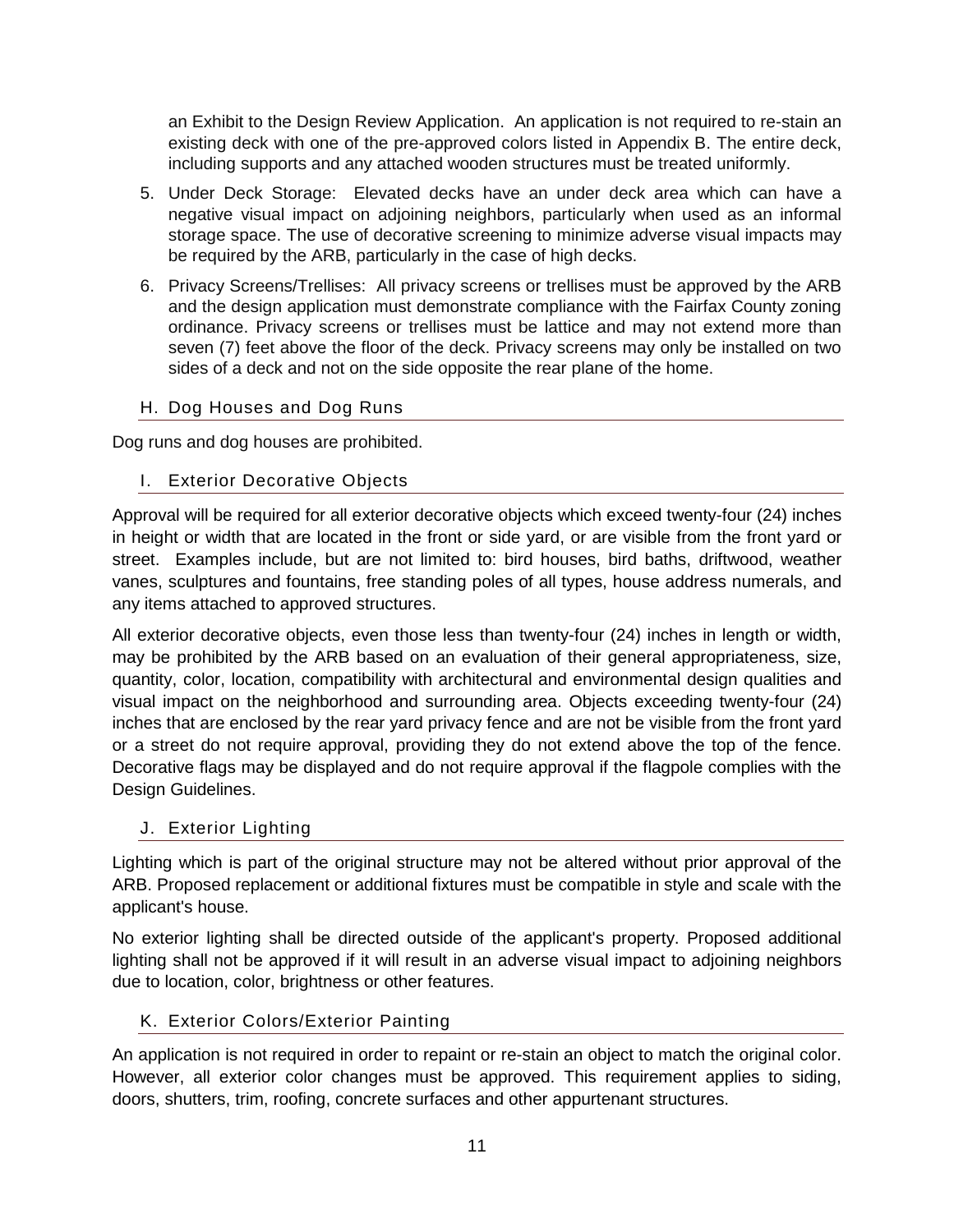#### <span id="page-11-0"></span>L. Fences

General guidelines for the construction and approval of fences are provided below.

- 1. Chain-Link and Barbed Wire Fences: Chain link and barbed wire fences will not be approved under any circumstances. Chain link or barbed wire fencing material will not be permitted for any use.
- 2. Lot Line Fences: Owners are required to enclose the rear yard with a six foot alternating board-an-board fence. Fences may not extend forward of the rear plane of the owner's home or the rear plane of homes on adjacent lots. Fences must be constructed of a high quality, pressure treated wood and should be left to age, naturally painted with a transparent sealant or stained a natural pine or cedar wood color approved by the Board of Directors. An application is not required to stain a fence with one of the pre-approved wood stain colors listed in Appendix B. The same brand, type and color of stain must be used if both the deck and fence are to be stained.

#### <span id="page-11-1"></span>M. Flagpoles

Permanent, free standing flagpoles are prohibited. A single temporary flagpole staff which does not exceed six (6) feet in length and is attached at an incline to the wall or pillar of the dwelling unit does not require approval by the Architectural Review Board.

#### <span id="page-11-2"></span>N. Gutters, Downspouts, and Lot Drainage

All gutters and downspouts, including replacements, must conform in color and design to those installed originally. Any addition of new gutters or downspouts, or a change in location of an original gutter or downspout, requires approval. Gutters and downspouts must be located in such a manner as to not adversely affect drainage onto neighboring properties. Black tubing used for additional drainage purposes must be buried underground and directed away from adjacent properties. Splash blocks should be black or green plastic or unpainted concrete.

Pursuant to Article VI, Section 2(b) of the Declaration and Section VII above, the Board may authorize the Association to take corrective actions (at the owner's expense) if a homeowner, with or without appropriate ARB approval, makes any change to their lot or structure that results in excessive and potentially damaging water runoff onto adjacent homeowner or common property.

#### <span id="page-11-3"></span>O. Holiday Decorations

Holiday-related decorations and lighting is permitted no earlier than one (1) month prior to the applicable holiday and must be removed no later than two (2) weeks following the holiday. The ARB has the right to require changes to any holiday decorations where the scale and intensity of any lighting is not deemed appropriate, in terms of its potential negative impact on surrounding residents or property values.

#### <span id="page-11-4"></span>P. Hot Tubs/Spas

Exterior hot tubs or spas must be located on the ground level of the rear yard adjacent to the dwelling unit and require approval. The incorporation of hot tubs as a design feature of a deck or patio is encouraged. The exterior finish of an elevated hot tub or spa should blend with the exterior finish of the home, deck or patio to which attached or most closely related. Hot tubs or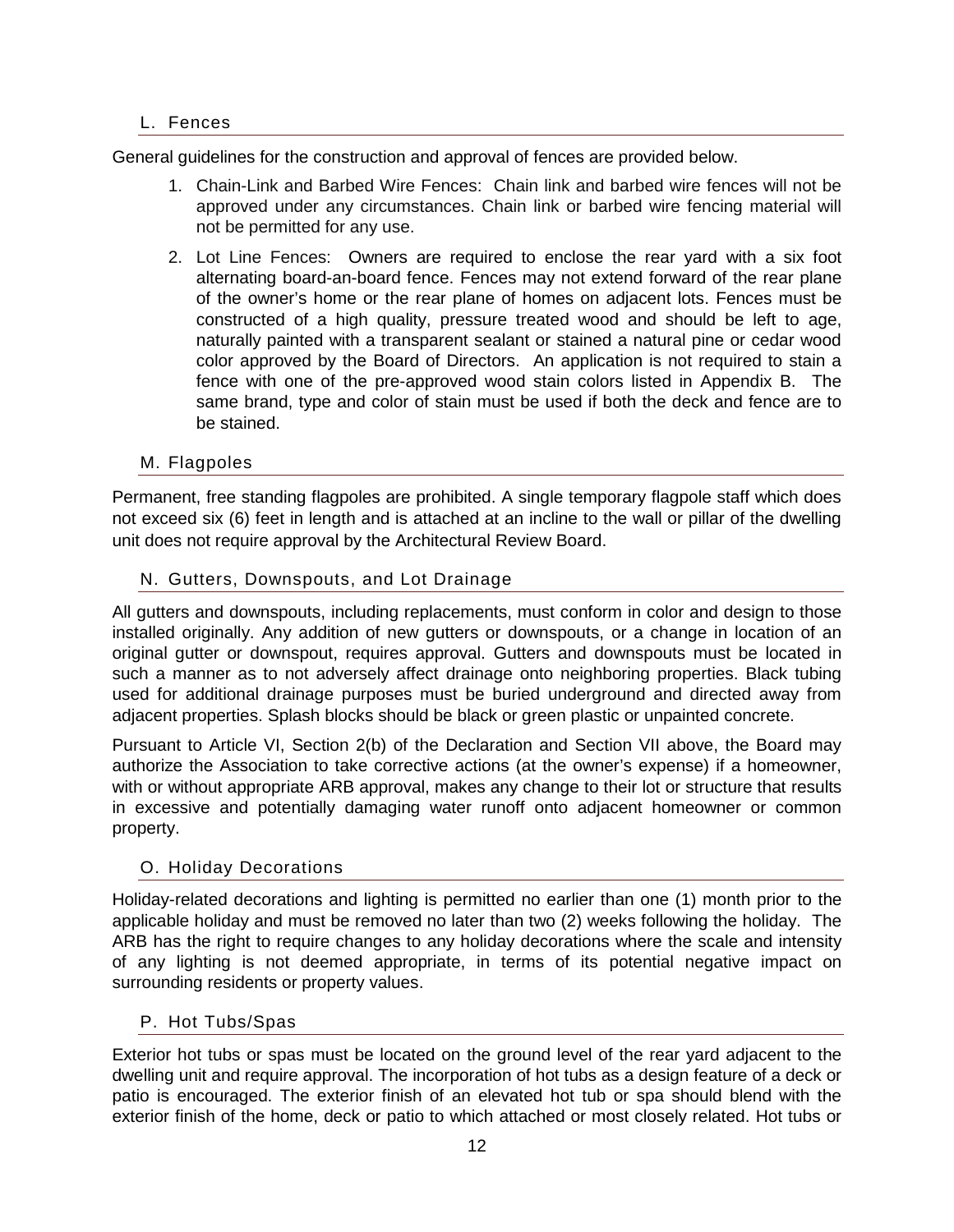spas which are recessed into decks are preferred over those which are free standing. If free standing, a hot tub or spa should be screened with landscaping or privacy screening in order to minimize its visibility.

#### <span id="page-12-0"></span>Q. Invasive Plants

Growing invasive plant species is not permitted except in pots or other methods that control the plant's invasive characteristics. The state of Virginia and Fairfax County has identified more than 300 species of invasive plants, including:

- autumn olive bamboo Bradford pear
- 
- burning bush English ivy Japanese barberry
- 
- 
- multi-floral rose oriental bittersweet privet
- 

• pachysandra

For complete listings of invasive species, refer to:

[http://www.dcr.virginia.gov/natural\\_heritage/invsppdflist.shtml](http://www.dcr.virginia.gov/natural_heritage/invsppdflist.shtml) <http://www.fairfaxcounty.gov/parks/resource-management/ima/>

#### <span id="page-12-1"></span>R. Landscaping

1. Except as provided below, a Design Application and ARB approval is not required for the following modifications:

- a. Planting of annuals or perennials in existing beds.
- b. Installation of new beds less than four (4) feet wide around the front and side perimeter of the house foundation and fence line, or within the fenced-in rear yard, provided that plants, excluding trees, have a mature height of less than eight (8) feet.
- c. Installation of new beds less than three (3) feet wide adjacent to walks from the driveway to the front of the home, provided that plants have a mature height of less than three (3) feet.
- d. Installation of new beds less than two (2) feet wide around a mailbox post, and around transformer/utility boxes, provided that plants have a mature height of less than three (3) feet.
- e. Installation of black plastic edging or green metal edging around existing or approved beds, provided that it is installed to be below the height of the top of the grass.
- f. The planting of individual trees or shrubs on the lot, provided that such plantings at maturity are in scale with the home and lot. Planting of trees that at maturity will extend over adjacent homeowner property must be approved by the ARB.

2. Any other landscaping modifications, including the following, require application and review/approval by the ARB.

a. Any planting or landscaping behind or on the side of a homeowner's rear fence. Note: only the Association (as authorized by the Board) has the authority to install plants or other landscaping on the Association's common area property.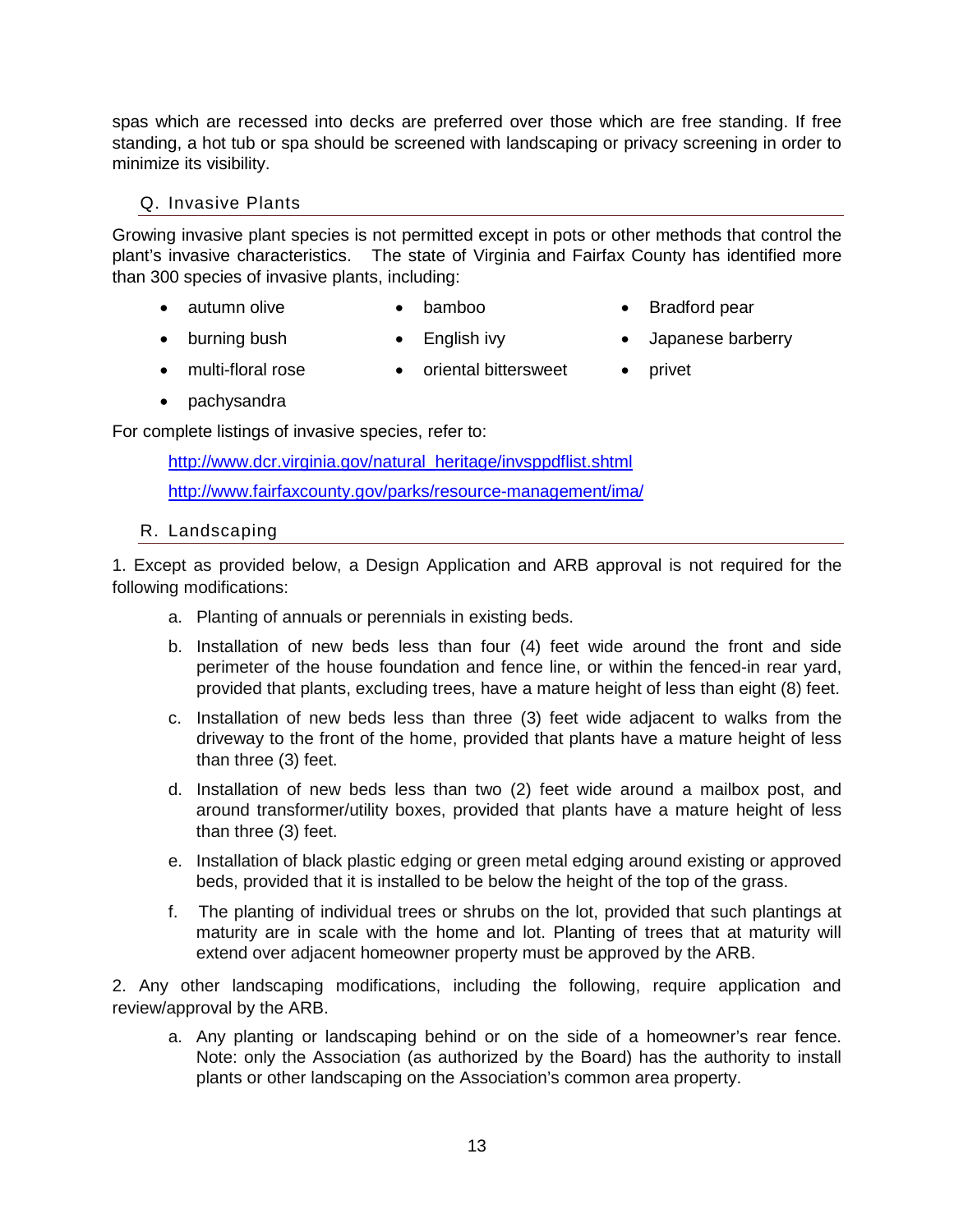- b. Removal of grass and replacement with mulch, gravel or some other type of ground cover, except in the case of the pre-approved locations above (this will be considered for limited areas; on steep slopes, for example).
- c. Any installation of landscape timbers. Timbers should not define the individual front yards or walkways, and cannot be used on property lines. Timbers may be used in rear yards to line flower beds, or to aid in preventing soil erosion. Any use of landscape timbers above one timber in height must receive prior approval by the ARB.
- d. Stone or masonry landscape walls. Walls intended as a landscape feature should not exceed two feet in height. The use of natural stone is preferred. However, brick or artificial materials (i.e. -keystone) may be approved if consistent with design characteristics of the home and adjoining properties.
- e. Any modifications that require construction (including retaining walls or garden structures, such as trellises, gazebos, etc.) or result in a grade change.

Approval is required for any shrubs or trees which are intended to form a hedge or natural screen which will be more than three feet in height. Landscape screens or barriers may be approvable in order to define private space or block undesirable views. However, the ARB will consider any adverse impacts on adjoining lots, including the disruption of sight lines for adjoining properties. Landscape screens or barriers are not permitted on front yard lot lines.

Approval is required for any proposed improvement which is of such a scale or type as to be potentially inconsistent with the scale and design features of the home, adjacent homes and the surrounding area.

#### <span id="page-13-0"></span>S. Patios

All patios require approval. Patios must be located in rear yards. Any adverse drainage requirements which might result from the construction of a patio should be considered and remedied. Drainage issues may be mitigated by the use of a partially porous patio surface or the installation of mulch beds adjacent to the patio.

#### <span id="page-13-1"></span>T. Recreation and Play Equipment

Semi-permanent play equipment which either constitutes a structure or is appurtenant to an existing structure requires approval. Examples include sandboxes, play-houses, swing-sets, etc. The following factors will govern approval of such equipment.

- 1. Location: Such equipment must be placed in rear yards.
- 2. Scale and Design: The equipment should be generally compatible with the lot size. The design and any visual screening are additional considerations in evaluating whether or not there will be an adverse visual impact.
- 3. Color and Materials: Equipment constructed of wood and left in a natural condition to weather is encouraged. Metal play equipment should be painted solid earth tones (i.e., brown, tan, dark green) to blend with the natural environment.
- 4. Basketball Equipment: Basketball backboards may not be installed on the front facade of a home or anywhere on the lot forward of the rear plane of the home. Portable basketball equipment is permitted in rear yard locations only. Portable basketball set-ups may not be used in front yard locations, on the street, or on common areas.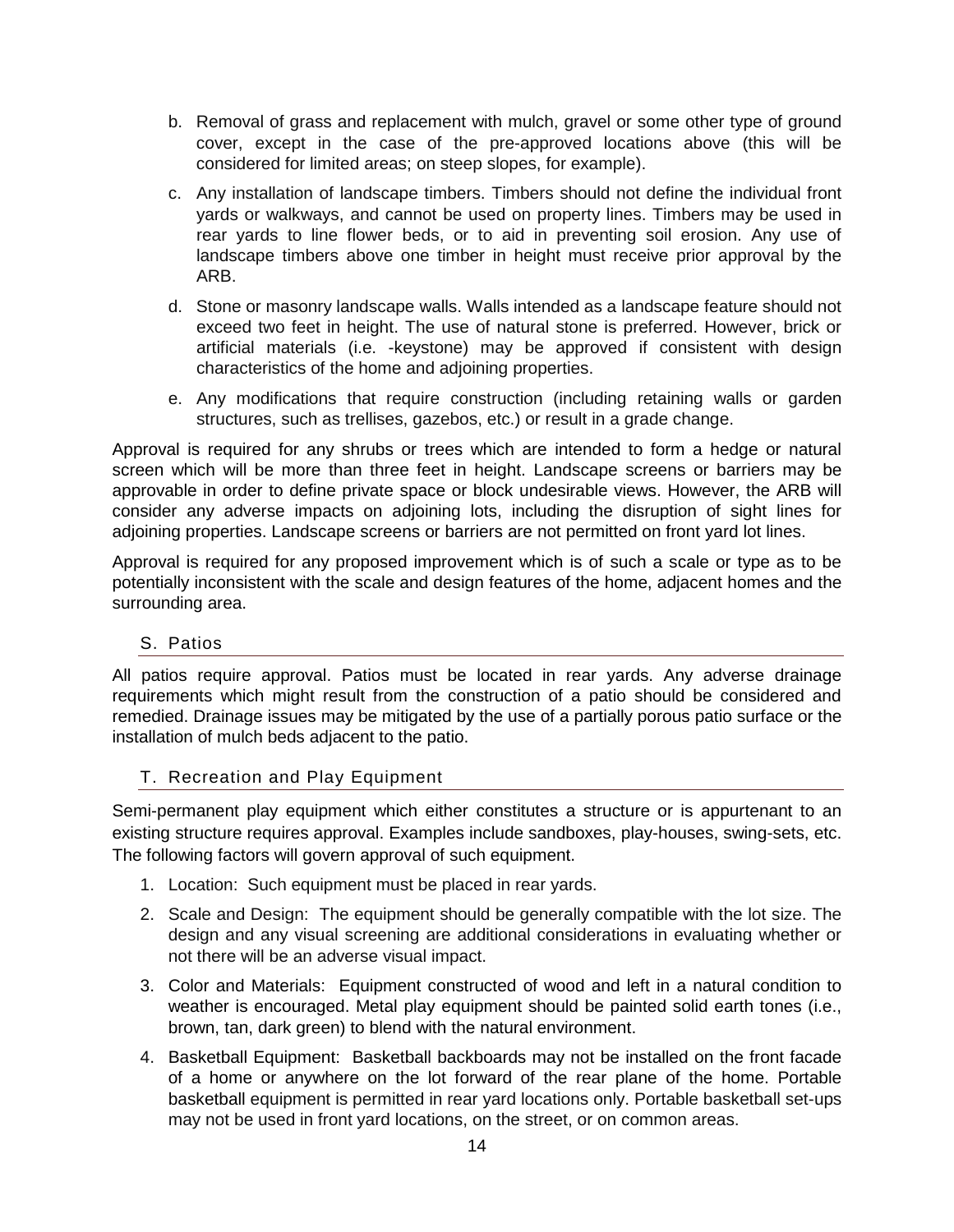#### <span id="page-14-0"></span>U. Security Bars

In general, the use of security bars or grates on windows and doors is prohibited. Exceptions may be made where the security apparatus will not be visible from the street and from adjoining properties. Homeowners concerned about the security of their residence are advised to consider alternatives, including alarms and sophisticated lock systems.

#### <span id="page-14-1"></span>V. Signs

Signs and commercial advertising are prohibited on homeowner and common property except as provided below. Illuminated signs, signs with moving parts, and signs painted on a building exterior are prohibited. Signs must not be affixed to trees or the community's street and public safety signs.

#### 1. Security Signs

Two (2) security signs, each not exceeding a total of sixty-four (64) square inches may be posted on a homeowner's property. Only one (1) such sign may be posted forward of the front plane of the home in the vicinity of the front door. A second sign may be posted at the side or rear yard.

2. Real Estate

One (1) temporary real estate sign, not to exceed six (6) square feet in area, advertising a property for sale or rent may be displayed on a lot. Such signs must be removed immediately after the home sale closing or rental occupancy. No real estate signs may be placed on common property.

#### <span id="page-14-2"></span>W. Skylights

Skylights should be located such that they are not visible from the front of the dwelling unit or a street. Consideration will be given to skylights on the front side of the roof ridge line only if constructed flush with the roof.

#### <span id="page-14-3"></span>X. Solar Panels

<span id="page-14-4"></span>Solar panels require ARB approval.

#### Y. Storage Sheds

Storage sheds are restricted to rear yard locations and should not be visible from the front of the dwelling unit or from a street. Storage sheds with metal or plastic sliding doors or roofs are prohibited.

Storage sheds may be attached to the dwelling unit or constructed integral with a fence. The following guidelines are applicable for each type of shed:

#### A. Sheds Attached to the Home

Design: The architectural design of the shed should be compatible with the design of the house.

Size: Sheds should not exceed 48 square feet of floor space and six feet in height at the highest point.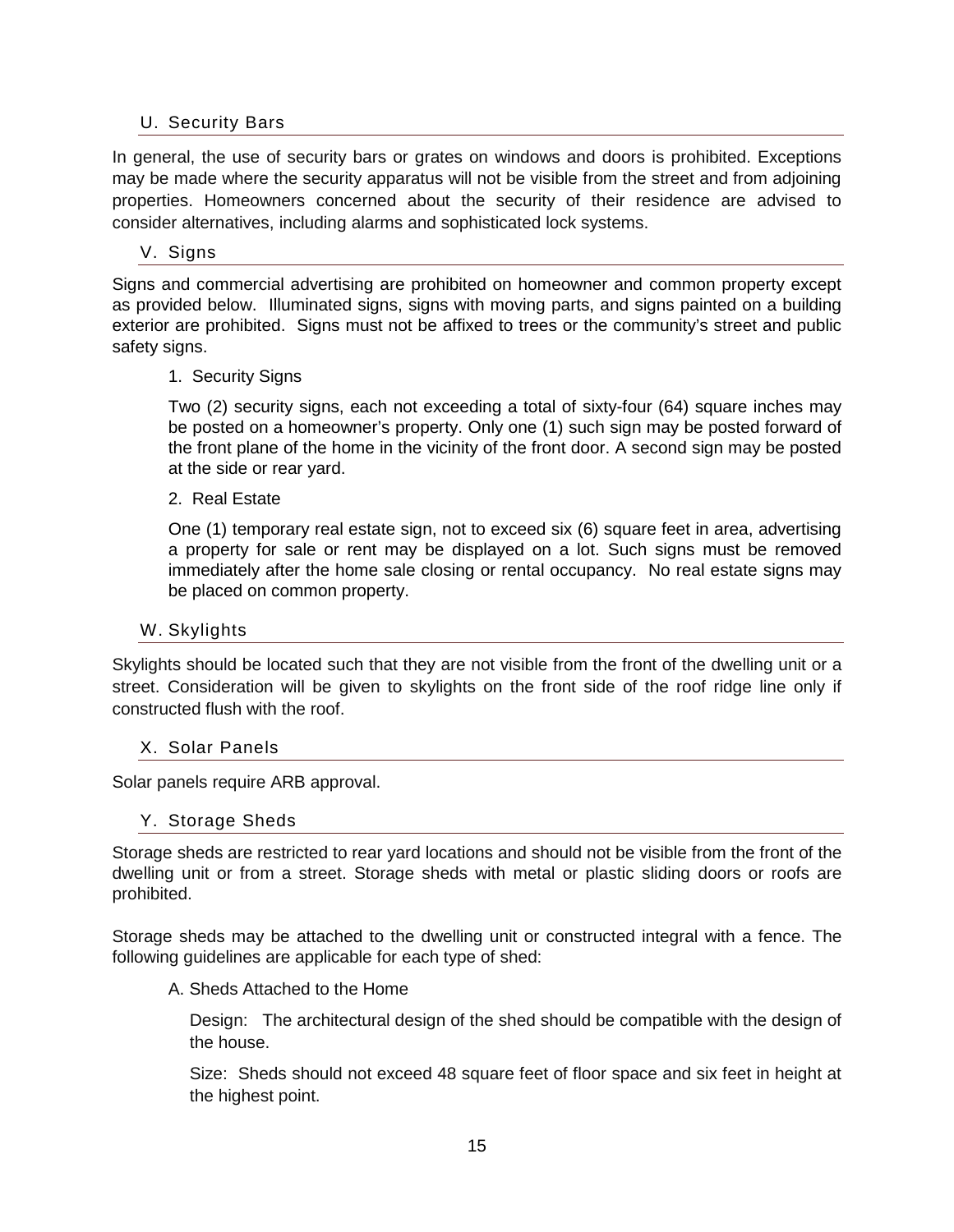Materials: The finish materials must be the same as used for the exterior of the house.

Colors: The color scheme must be the same as for the house.

Roof: The roof slope and the type and color of roofing material should match the house.

B. Sheds Integral with a Fence

Design: Board-an-board privacy fencing must be used.

Size: Sheds should not exceed 48 square feet of floor space and six (6) feet in height at the highest point.

Materials: The exterior finish material of the shed must be the same as the fence.

Colors: The roof should either be flat, with the top of the roof not exceeding the top of the fence, or sloped similar to that of the house.

#### <span id="page-15-0"></span>Z. Storm/Screen Doors

Only full view storm doors, defined as doors where the glass covers at least eighty (80) percent of the door surface, are permitted. Provided that this criterion is met, there is latitude for a number of door styles. Approved door styles are illustrated in Appendix C. Doors with other decorative treatment, such as grills, are not permitted. Doors must be white or painted the same color as the unit entry door or the door trim. Storm doors which conform to the above guidelines do not require approval.

#### <span id="page-15-1"></span>AA. Tree Removal

No live trees with a diameter in excess of two (2) inches, measured twelve (12) inches above ground, nor flowering trees in excess of two (2) inches similarly measured, nor live vegetation on slopes of more than twenty (20) percent gradient or marked "no cut" areas on approved plans, may be removed without the prior approval of the ARB.

#### <span id="page-15-2"></span>BB. Vegetable Gardens

Vegetable gardens often attract rodents and may be the source of pest infestations. For that reason, all vegetable gardens require ARB approval, They must be located within the fenced portion of the rear yard and must not exceed sixty (60) square feet. Plants shall not be allowed to grow more than eight feet high. A vegetable garden must be maintained in a neat condition and all plant debris must be removed at the end of the growing season.

#### <span id="page-15-3"></span>CC. Walkways

Approval is required for a change in an existing walkway or the construction of a new walkway. Materials to be used should be compatible with existing materials in the community (e.g., flagstone, brick, or poured concrete). Long stretches of poured concrete should be avoided, and walkways of wood decking will generally not be approved.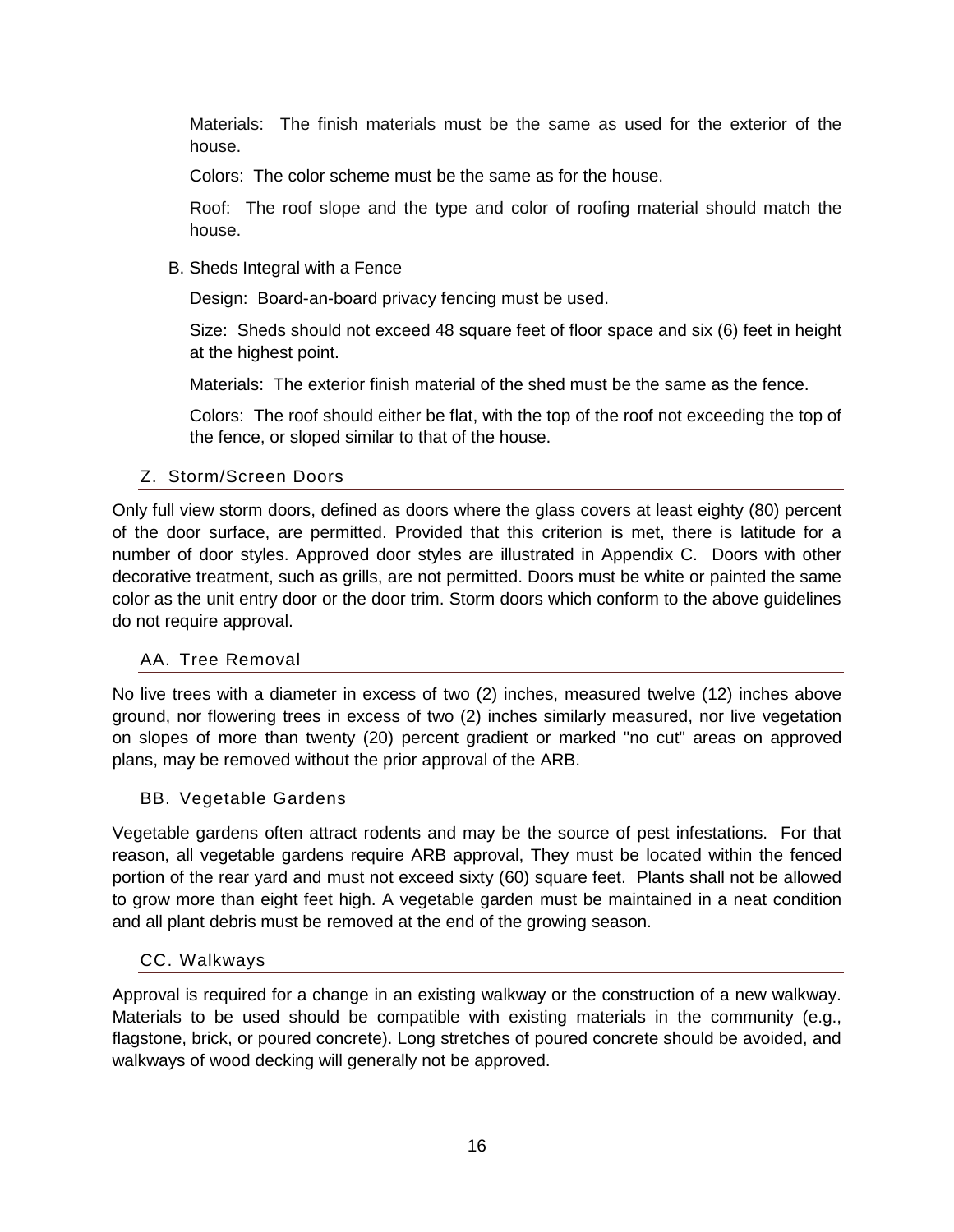#### <span id="page-16-0"></span>DD. Windows

Approval is required to add new windows in walls. Windows must match the existing house windows. The size of the window trim and frame must match that of the other windows as closely as possible. All trim details must be duplicated. The color of the window frame and trim must match the existing windows. Approval is not required to replace existing windows provided that replacement windows are identical to the original windows. Application and approval is required for replacement windows which are not identical to the original windows.

#### <span id="page-16-1"></span>EE. Window Dividers

Window dividers installed in original windows must be retained and replaced with a comparable divider if damaged or missing.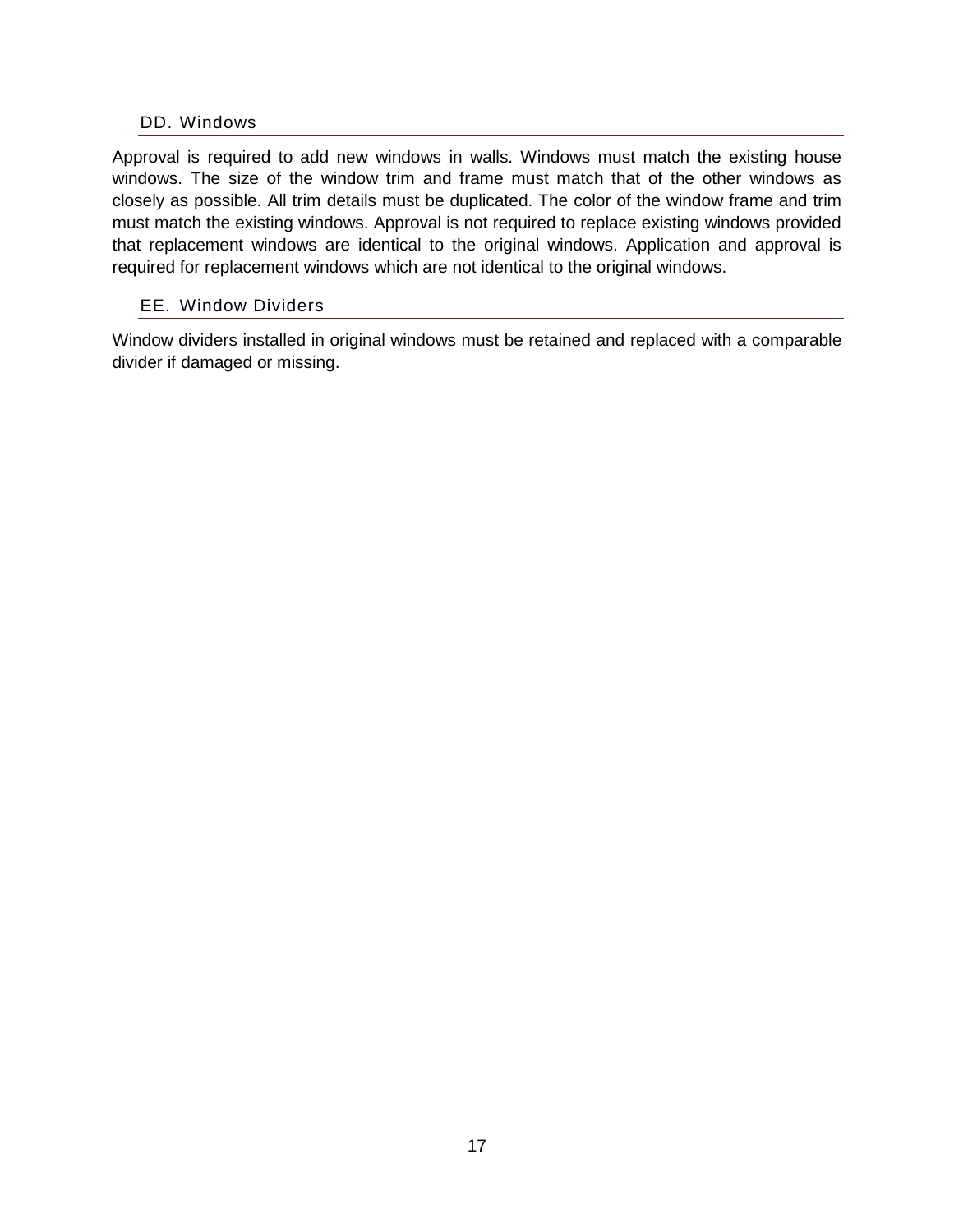## **Appendix A – Approved Exterior Colors**

<span id="page-17-0"></span>

## **CURB APPEAL** exterior accent palette

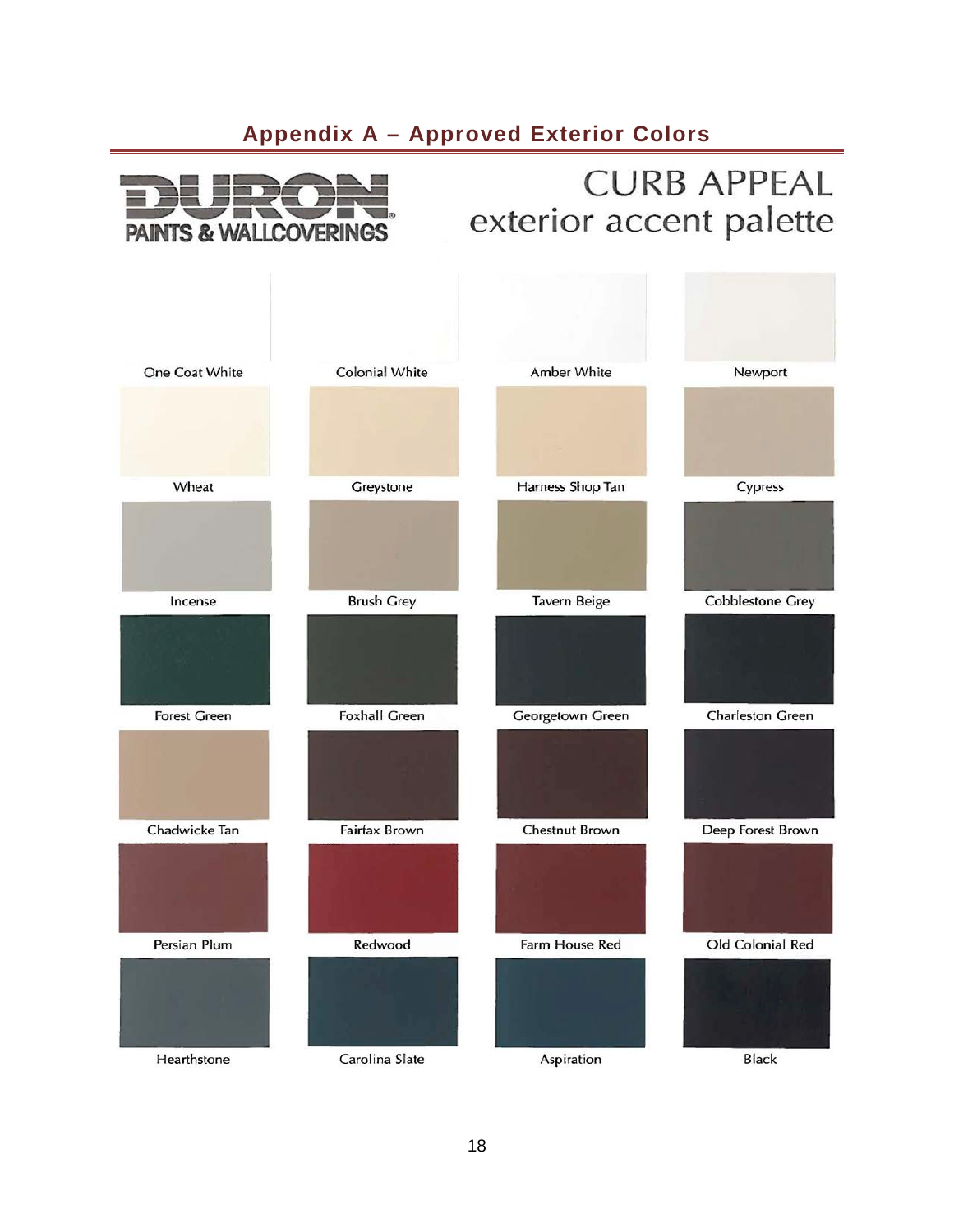## **Appendix B – Approved Deck and Fence Colors**

<span id="page-18-0"></span>The following manufacturers' stain colors are pre-approved for staining of decks and fences. Any other color or brand requires ARB approval.

**NOTE:** Only transparent and semi-transparent stains are authorized. Paint and solid or nontransparent stains are prohibited.

#### **Behr Transparent Pre-Mixed Colors:**

Natural (500/400) Cedar Naturaltone (501/401) Redwood (502/402)

#### **Flood Translucent**

**Natural** 

Honey Gold

**Cedar** 

**Chestnut** 

Redwood

**Walnut** 

#### **Sikkens Translucent**

Butternut (072) Natural (078) Redwood (089) Natural Oak (005) Mahogany (045) Cedar (077) Dark Oak (009) Teak (085)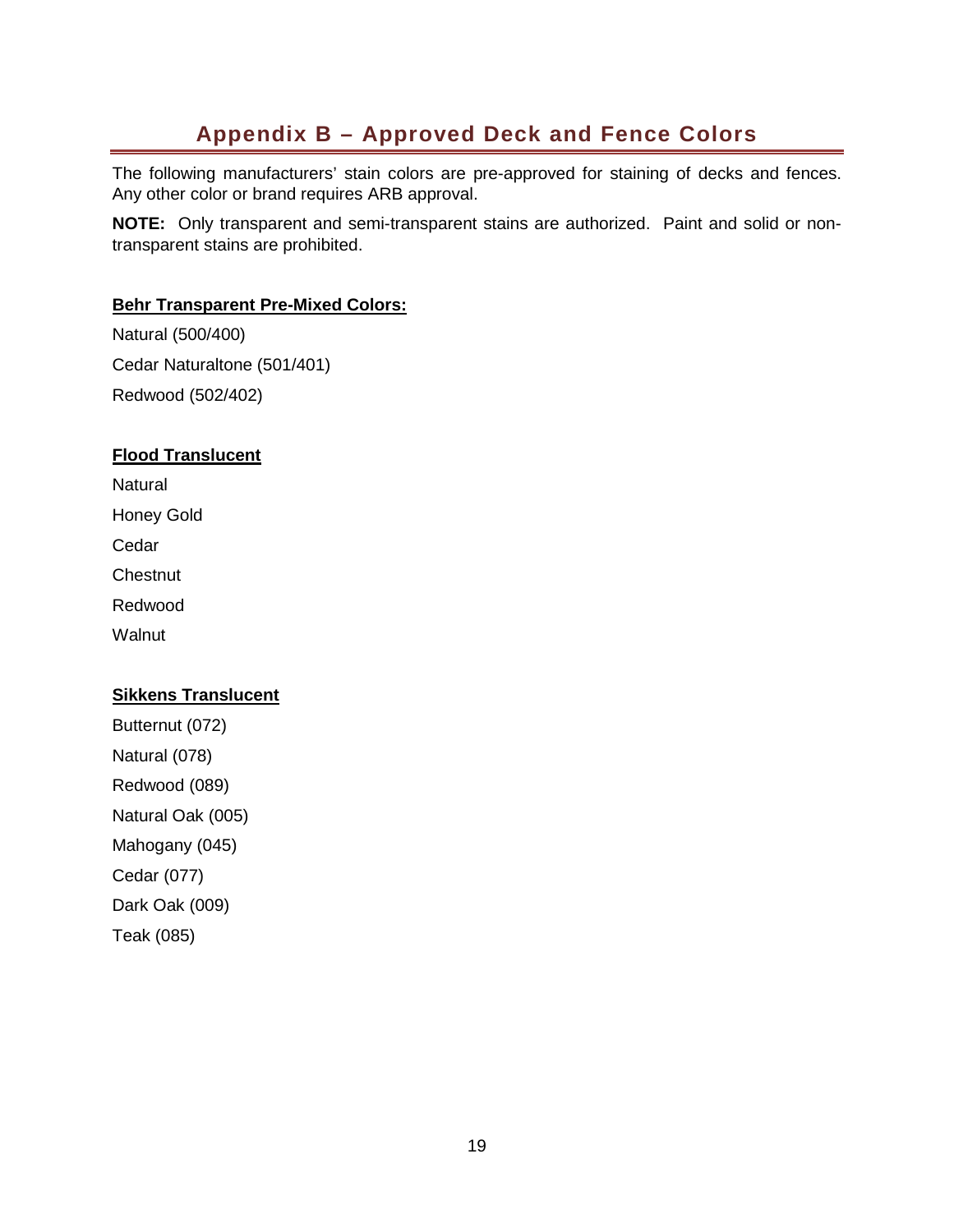## **Appendix C – Approved Storm Door Styles**

<span id="page-19-0"></span>Five acceptable "full view" style storm doors are illustrated below. Door 1 is the preferred style. Door 2 has a wide border. Door 3 is a style which can either have removable glass and screen panels or which can have self-storage of glass or a screen in the lower panel. Door 4 has a kick plate and Door 5 has a wide border and a kick plate.

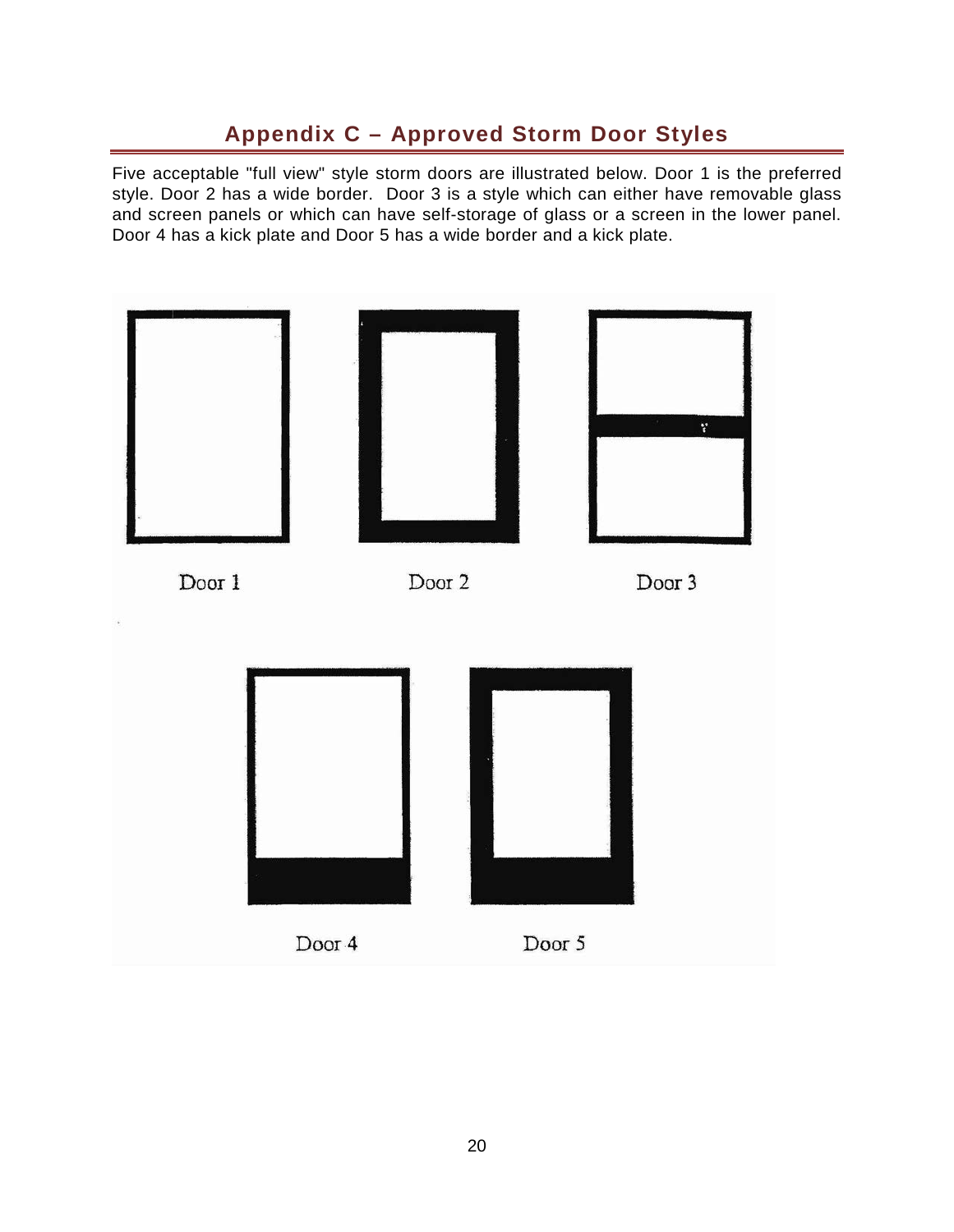## <span id="page-20-0"></span>**CARRIAGE LAWN AT BARKLEY HOMEOWNERS ASSOCIATION DESIGN REVIEW APPLICATION**

| To: | <b>Architectural Review Board</b>                                  |
|-----|--------------------------------------------------------------------|
|     | Carriage Lawn at Barkley Homeowners Association                    |
|     | c/o GHA Community Management - Brian Heisler                       |
|     | 3020 Hamaker Court, #300                                           |
|     | Fairfax, Virginia 22031                                            |
|     | $(703)752 - 8300 -$ Office                                         |
|     | (703)876-9594 - Fax or Email to Community.Manager@CarriageLawn.org |

Property Owner(s) example of the state of the state of the state of the state of the state of the state of the state of the state of the state of the state of the state of the state of the state of the state of the state o

Property Address **Executive Address** and the set of the set of the set of the set of the set of the set of the set of the set of the set of the set of the set of the set of the set of the set of the set of the set of the s Mailing Address *(if different)* 

Phone \_\_\_\_\_\_\_\_\_\_\_\_\_\_\_\_\_\_\_\_\_\_\_ E-mail \_\_\_\_\_\_\_\_\_\_\_\_\_\_\_\_\_\_\_\_\_\_\_\_\_\_\_\_\_\_\_\_\_\_\_\_\_\_\_\_\_\_\_\_\_\_\_\_\_\_\_

**DIRECTIONS:** The Declaration of Covenants requires that you submit to the Architectural Review Board (hereinafter referred to as "ARB") for approval all proposed exterior additions, changes or alterations to your house and lot. In order to be considered by the Covenants Committee your application must include detailed information describing the proposed change (typically, plans and specifications including sketches, photos, catalog illustrations, etc. showing the nature, kind, shape, color, dimensions, and materials; and a copy of the survey with the location marked). Make sure your application is complete. An application submitted without all required submissions will be considered incomplete. In such case, the ARB review period will commence when all required submissions have been received. Other exhibits may be requested to permit adequate evaluation of the proposed change. If you have any questions regarding the required submissions or the application process, you are advised to seek guidance from GHA prior to submission of an application.

**DESCRIPTION OF PROPOSED CHANGE:** Describe all proposed improvements, alterations, or changes to your lot or home. Please provide required details by attaching sketches, drawings, clippings, pictures, catalog illustrations, and a copy of your house location survey (recorded plat) with the location of the modification marked, etc. to fully describe the proposed change.

\_\_\_\_\_\_\_\_\_\_\_\_\_\_\_\_\_\_\_\_\_\_\_\_\_\_\_\_\_\_\_\_\_\_\_\_\_\_\_\_\_\_\_\_\_\_\_\_\_\_\_\_\_\_\_\_\_\_\_\_\_\_\_\_\_\_\_\_\_\_\_\_\_\_\_\_\_\_\_\_\_\_\_\_\_\_ \_\_\_\_\_\_\_\_\_\_\_\_\_\_\_\_\_\_\_\_\_\_\_\_\_\_\_\_\_\_\_\_\_\_\_\_\_\_\_\_\_\_\_\_\_\_\_\_\_\_\_\_\_\_\_\_\_\_\_\_\_\_\_\_\_\_\_\_\_\_\_\_\_\_\_\_\_\_\_\_\_\_\_\_\_\_ \_\_\_\_\_\_\_\_\_\_\_\_\_\_\_\_\_\_\_\_\_\_\_\_\_\_\_\_\_\_\_\_\_\_\_\_\_\_\_\_\_\_\_\_\_\_\_\_\_\_\_\_\_\_\_\_\_\_\_\_\_\_\_\_\_\_\_\_\_\_\_\_\_\_\_\_\_\_\_\_\_\_\_\_\_\_ \_\_\_\_\_\_\_\_\_\_\_\_\_\_\_\_\_\_\_\_\_\_\_\_\_\_\_\_\_\_\_\_\_\_\_\_\_\_\_\_\_\_\_\_\_\_\_\_\_\_\_\_\_\_\_\_\_\_\_\_\_\_\_\_\_\_\_\_\_\_\_\_\_\_\_\_\_\_\_\_\_\_\_\_\_\_ \_\_\_\_\_\_\_\_\_\_\_\_\_\_\_\_\_\_\_\_\_\_\_\_\_\_\_\_\_\_\_\_\_\_\_\_\_\_\_\_\_\_\_\_\_\_\_\_\_\_\_\_\_\_\_\_\_\_\_\_\_\_\_\_\_\_\_\_\_\_\_\_\_\_\_\_\_\_\_\_\_\_\_\_\_\_

#### **PURPOSE OF IMPROVEMENT** \_\_\_\_\_\_\_\_\_\_\_\_\_\_\_\_\_\_\_\_\_\_\_\_\_\_\_\_\_\_\_\_\_\_\_\_\_\_\_\_\_\_\_\_\_\_\_\_\_\_\_\_\_\_\_\_\_\_\_\_

#### **ESTIMATED START DATE** \_\_\_\_\_\_\_\_\_\_\_\_\_\_\_\_\_\_\_\_\_\_\_\_\_\_\_\_\_\_\_\_\_\_\_\_\_\_\_\_\_\_\_\_\_\_\_\_\_\_\_\_\_\_\_\_\_\_\_\_\_\_\_

*(After ARB Approval ONLY)*

#### **ESTIMATED COMPLETION DATE** \_\_\_\_\_\_\_\_\_\_\_\_\_\_\_\_\_\_\_\_\_\_\_\_\_\_\_\_\_\_\_\_\_\_\_\_\_\_\_\_\_\_\_\_\_\_\_\_\_\_\_\_\_\_\_\_\_

**NEIGHBOR NOTIFICATION**: Please provide proof of notification to owners of adjacent lots – either by signatures below OR proof of email delivery of notice OR a stamped and dated receipt from the US Postal Service showing delivery street addresses. Notification to your neighbor indicates their awareness of the proposed changes, and *does not* constitute approval or disapproval on their behalf.

| Name      |               | Name      |
|-----------|---------------|-----------|
| Address   |               | Address   |
| Signature |               | Signature |
|           | $\sim$ $\sim$ |           |